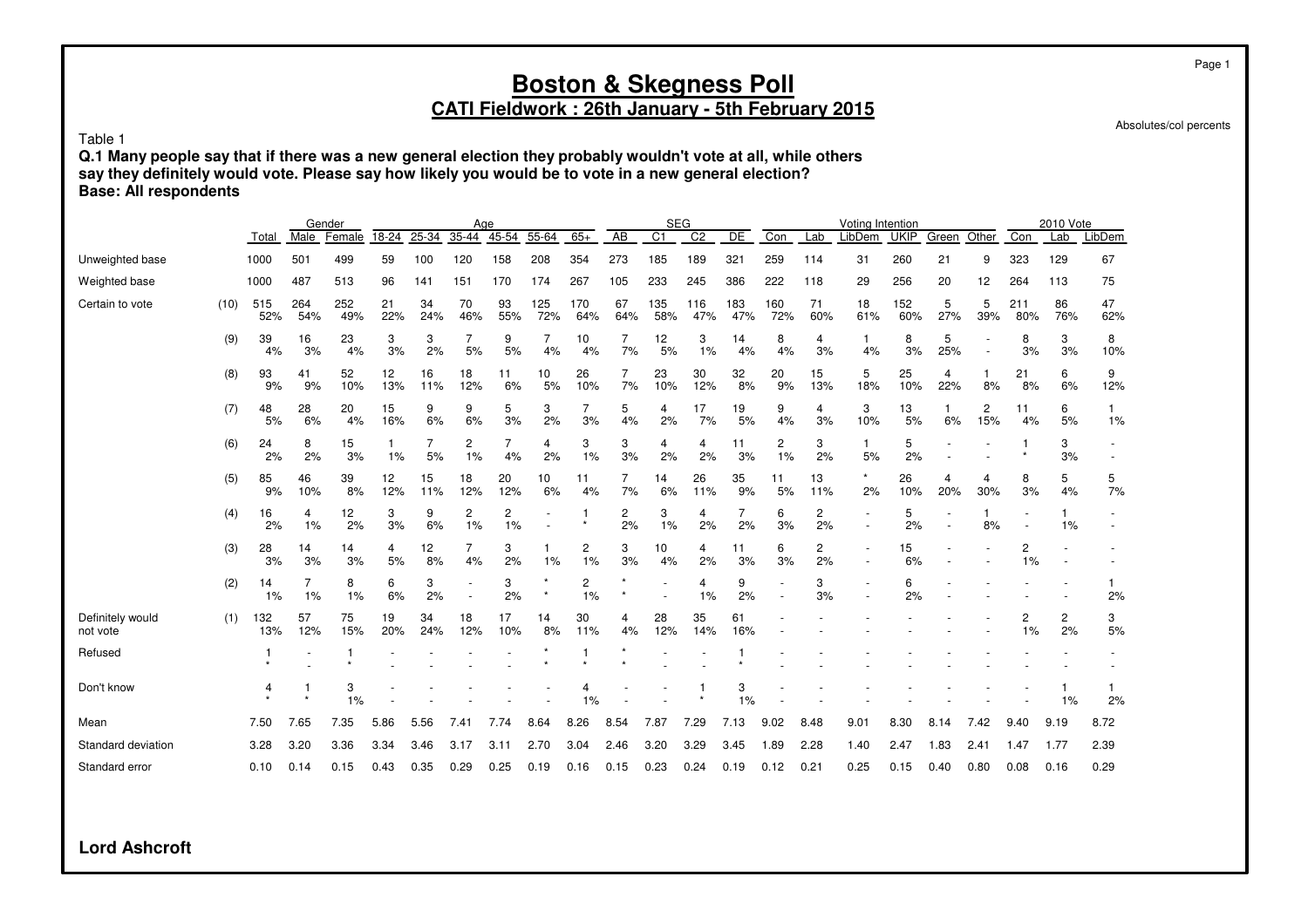Absolutes/col percents

Table 2

**Q.2 If there was a general election tomorrow, which party would you vote for?**

**Base: All respondents**

|                                     |            | Male         | Gender<br>Female | 18-24     | 25-34                | Age<br>$35 - 44$ | $45 - 54$ | 55-64     | $65+$     | AB        | <b>SEG</b><br>$\overline{C1}$ | C <sub>2</sub> | DE             | Con         | Lab                      | Voting Intention<br>LibDem | <b>UKIP</b> | Green      | Other                    | Con        | 2010 Vote<br>Lab     | LibDem    |
|-------------------------------------|------------|--------------|------------------|-----------|----------------------|------------------|-----------|-----------|-----------|-----------|-------------------------------|----------------|----------------|-------------|--------------------------|----------------------------|-------------|------------|--------------------------|------------|----------------------|-----------|
|                                     | Total      |              |                  |           |                      |                  |           |           |           |           |                               |                |                |             |                          |                            |             |            |                          |            |                      |           |
| Unweighted base                     | 1000       | 501          | 499              | 59        | 100                  | 120              | 158       | 208       | 354       | 273       | 185                           | 189            | 321            | 259         | 114                      | 31                         | 260         | 21         | 9                        | 323        | 129                  | 67        |
| Weighted base                       | 1000       | 487          | 513              | 96        | 141                  | 151              | 170       | 174       | 267       | 105       | 233                           | 245            | 386            | 222         | 118                      | 29                         | 256         | 20         | 12                       | 264        | 113                  | 75        |
| Conservative                        | 222<br>22% | 103<br>21%   | 119<br>23%       | 16<br>17% | 25<br>18%            | 23<br>16%        | 36<br>21% | 45<br>26% | 75<br>28% | 40<br>38% | 54<br>23%                     | 53<br>22%      | 67<br>17%      | 222<br>100% |                          |                            |             |            |                          | 145<br>55% | 5<br>5%              | 12<br>16% |
| Labour                              | 118<br>12% | 54<br>11%    | 64<br>12%        | 13<br>14% | 13<br>9%             | 25<br>17%        | 23<br>14% | 14<br>8%  | 30<br>11% | 11<br>11% | 28<br>12%                     | 27<br>11%      | 50<br>13%      |             | 118<br>100%              |                            |             |            |                          | 6<br>2%    | 57<br>50%            | 10%       |
| <b>Liberal Democrat</b>             | 29<br>3%   | 12<br>3%     | 17<br>3%         | 2<br>2%   | 4<br>3%              | 4<br>3%          | 4%        | 5<br>3%   | 2%        | 6%        | 11<br>5%                      | 8<br>3%        | 4<br>1%        |             | $\overline{\phantom{a}}$ | 29<br>100%                 |             |            |                          | 5<br>2%    | 3<br>3%              | 15<br>20% |
| The UK Independence<br>Party (UKIP) | 256<br>26% | 148<br>30%   | 107<br>21%       | 24<br>25% | 32<br>23%            | 45<br>30%        | 45<br>27% | 58<br>33% | 51<br>19% | 26<br>25% | 55<br>24%                     | 72<br>29%      | 95<br>25%      |             |                          |                            | 256<br>100% |            | $\overline{\phantom{a}}$ | 50<br>19%  | 32<br>28%            | 22<br>29% |
| The Green Party                     | 20<br>2%   | 1%           | 13<br>3%         | 2<br>2%   | $\overline{2}$<br>1% | 4<br>3%          | 5<br>3%   | 5<br>3%   | 3<br>1%   | 3<br>3%   | 10<br>4%                      | ٠              | 2%             |             |                          |                            |             | 20<br>100% | $\overline{\phantom{a}}$ | 2<br>1%    | 5<br>4%              | 5<br>7%   |
| The British National<br>Party (BNP) | 4          | 2<br>$\star$ | 2<br>$\bullet$   |           | 4<br>3%              |                  |           |           |           |           |                               | 2<br>1%        | 2<br>1%        |             |                          |                            |             |            | 32%                      |            |                      |           |
| Some other party                    | 8<br>1%    | 4<br>1%      | 4<br>1%          | 2<br>2%   |                      | 3<br>2%          |           |           | 3<br>1%   | $\star$   | 4<br>2%                       | 2<br>1%        | $\overline{c}$ |             |                          |                            |             |            | 8<br>68%                 | 3<br>1%    |                      |           |
| Would not vote                      | 132<br>13% | 57<br>12%    | 75<br>15%        | 19<br>20% | 34<br>24%            | 18<br>12%        | 17<br>10% | 14<br>8%  | 30<br>11% | 4<br>4%   | 28<br>12%                     | 35<br>14%      | 61<br>16%      |             |                          |                            |             |            |                          | 2<br>$1\%$ | $\overline{c}$<br>2% | 3<br>5%   |
| Refused                             | 68<br>7%   | 38<br>8%     | 30<br>6%         |           | 5<br>4%              | 8<br>5%          | 8<br>5%   | 16<br>9%  | 32<br>12% | 3<br>3%   | 18<br>8%                      | 10<br>4%       | 32<br>8%       |             |                          |                            |             |            |                          | 20<br>7%   | 1%                   | 1%        |
| Don't know                          | 142<br>14% | 61<br>12%    | 81<br>16%        | 19<br>19% | 21<br>15%            | 20<br>13%        | 28<br>16% | 17<br>10% | 38<br>14% | 10<br>10% | 24<br>10%                     | 36<br>15%      | 65<br>17%      |             |                          |                            |             |            |                          | 32<br>12%  | 8<br>7%              | 10<br>13% |

**Lord Ashcroft**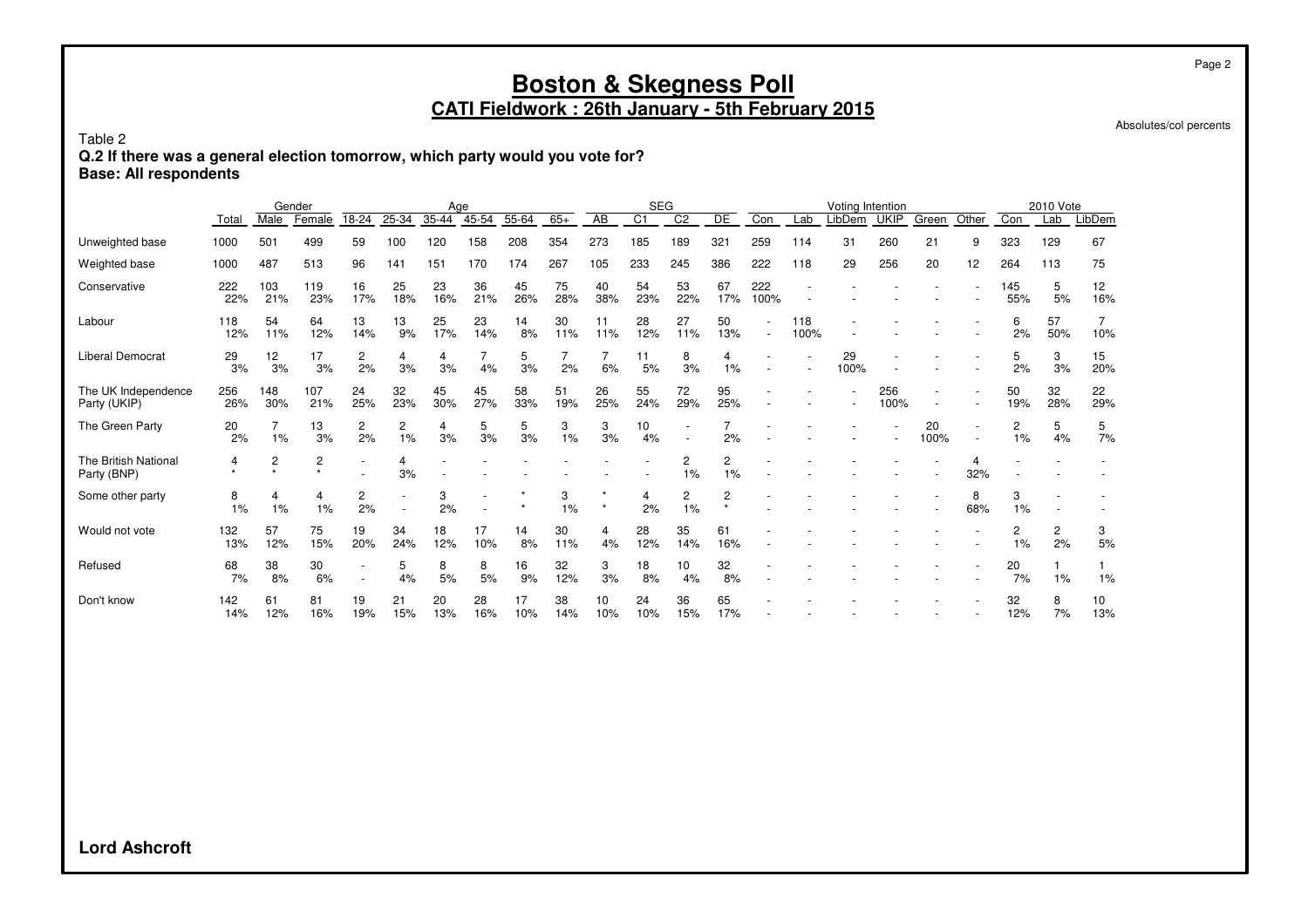#### **Boston & Skegness Poll CATI Fieldwork : 26th January - 5th February 2015**

Absolutes/col percents

Table 3

**Q.2 If there was a general election tomorrow, which party would you vote for?**

**Base: All respondents expressing an intention to vote (Turnout Weighted)**

**This table has been weighted on the basis of past voting to be politically representative of the constituency**

**and includes only those most likely to vote**

#### **THIS TABLE DOES NOT INCLUDE ADJUSTMENT FOR DON'T KNOW/REFUSERS**

|                                     |            |           | Gender     |           |           | Age       |           |           |           |           | <b>SEG</b>     |                |           |                          |                          | Voting Intention |             |                          |       |            | 2010 Vote            |           |
|-------------------------------------|------------|-----------|------------|-----------|-----------|-----------|-----------|-----------|-----------|-----------|----------------|----------------|-----------|--------------------------|--------------------------|------------------|-------------|--------------------------|-------|------------|----------------------|-----------|
|                                     | Total      | Male      | Female     | 18-24     | 25-34     | 35-44     | 45-54     | 55-64     | $65+$     | AB        | C <sub>1</sub> | C <sub>2</sub> | DE        | Con                      | Lab                      | LibDem           | <b>UKIP</b> | Green                    | Other | Con        | Lab                  | LibDem    |
| Unweighted base                     | 514        | 269       | 245        | 20        | 32        | 59        | 82        | 129       | 192       | 176       | 98             | 89             | 139       | 205                      | 83                       | 24               | 183         | 14                       | 5     | 225        | 92                   | 43        |
| Weighted base                       | 460        | 233       | 228        | 30        | 40        | 71        | 80        | 104       | 134       | 65        | 120            | 109            | 155       | 169                      | 81                       | 22               | 170         | 13                       | 6     | 177        | 82                   | 47        |
| Conservative                        | 169<br>37% | 77<br>33% | 92<br>40%  | 10<br>35% | 13<br>32% | 16<br>23% | 28<br>35% | 38<br>37% | 62<br>46% | 32<br>49% | 42<br>35%      | 40<br>37%      | 49<br>32% | 169<br>100%              |                          |                  |             |                          |       | 123<br>70% | 5<br>6%              | 11<br>23% |
| Labour                              | 81<br>18%  | 41<br>18% | 40<br>18%  | 5<br>17%  | 16%       | 18<br>26% | 15<br>19% | 10%       | 25<br>18% | 8<br>12%  | 18<br>15%      | 17<br>16%      | 36<br>23% | $\overline{\phantom{a}}$ | 81<br>100%               |                  |             |                          |       | 3%         | 47<br>58%            | 14%       |
| <b>Liberal Democrat</b>             | 22<br>5%   | 9<br>4%   | 13<br>6%   | 3%        | 3<br>9%   | 3<br>5%   | 5<br>6%   | 4<br>4%   | 5<br>4%   | 5<br>8%   | 9<br>8%        | 5<br>5%        | 3<br>2%   | $\overline{\phantom{a}}$ | $\overline{\phantom{a}}$ | 22<br>100%       |             |                          |       | 2%         | $\overline{c}$<br>3% | 12<br>26% |
| The UK Independence<br>Party (UKIP) | 170<br>37% | 97<br>42% | 73<br>32%  | 11<br>35% | 15<br>37% | 30<br>42% | 28<br>35% | 47<br>45% | 39<br>29% | 18<br>27% | 41<br>34%      | 45<br>41%      | 62<br>40% |                          |                          |                  | 170<br>100% | $\overline{\phantom{a}}$ |       | 41<br>23%  | 24<br>30%            | 14<br>30% |
| The Green Party                     | 13<br>3%   | 6<br>2%   | 3%         | 5%        | 3%        | 2<br>2%   | 3<br>4%   | 3<br>3%   | 2<br>1%   | 2<br>3%   | 5%             |                | 3%        |                          |                          |                  |             | 13<br>100%               |       |            | 3<br>4%              | 8%        |
| The British National<br>Party (BNP) |            |           |            |           | 2%        |           |           |           |           |           |                | 1%             |           |                          |                          |                  |             |                          | 16%   |            |                      |           |
| Some other party                    | 5<br>1%    | 3<br>1%   | 2<br>$1\%$ | 2<br>5%   |           | 2<br>2%   |           |           | 1%        |           | 3<br>3%        |                | 1%        |                          |                          |                  |             |                          | 84%   | $1\%$      |                      |           |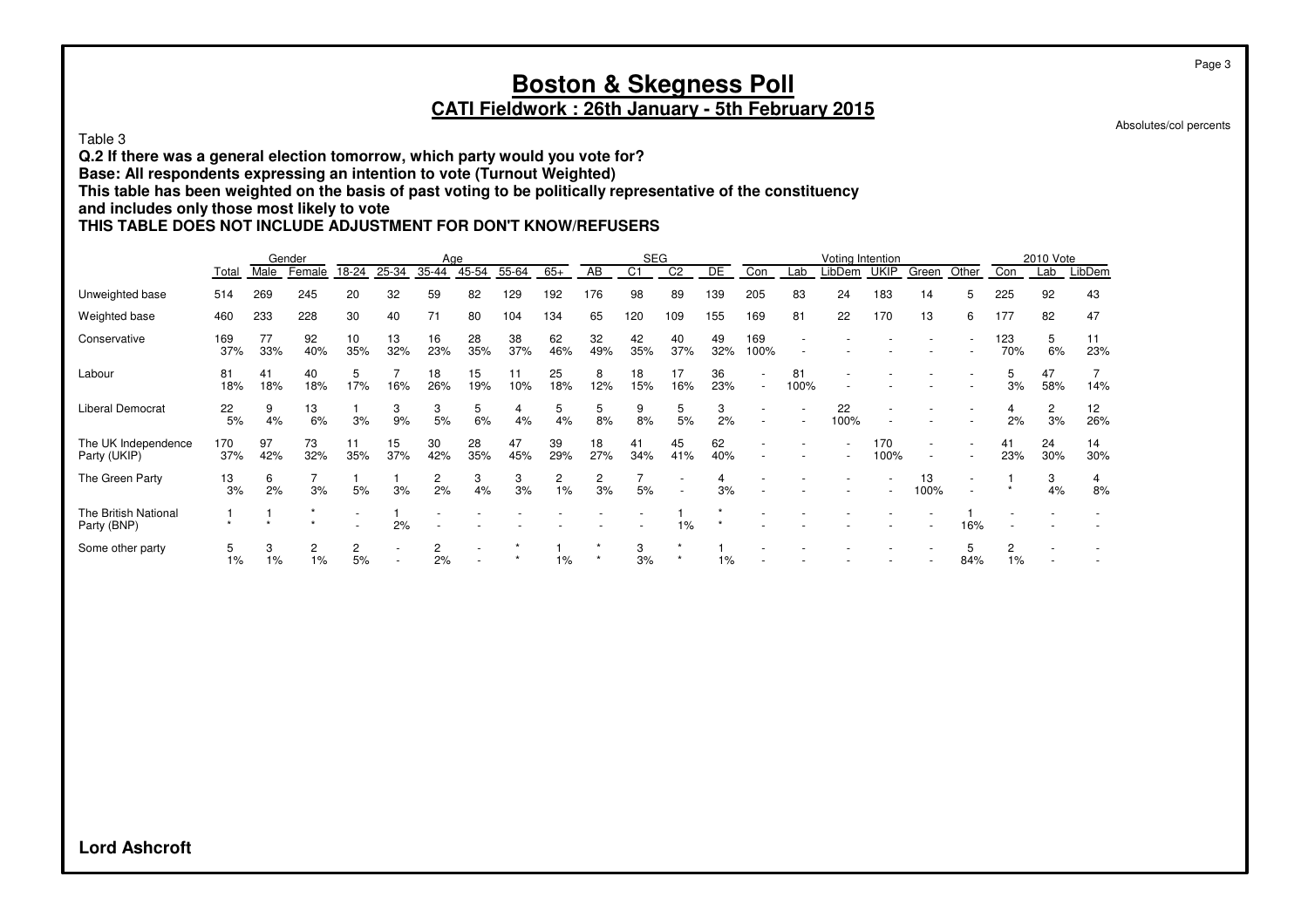Table 4

**Voting Intention (Turnout Weighted)**

**This table is based on a manual adjustment of data reallocating some don't knows - a procedure which addresses the spiral of silence among some groups of voters, which has successfully increased the accuracy of voting intention polls at recent General Elections**

|                  | Total |  |
|------------------|-------|--|
| Conservative     | 39%   |  |
| Labour           | 17%   |  |
| Liberal Democrat | 5%    |  |
| <b>UKIP</b>      | 35%   |  |
| Green            | 3%    |  |
| Other            | 1%    |  |
|                  |       |  |

Col percents

Page 4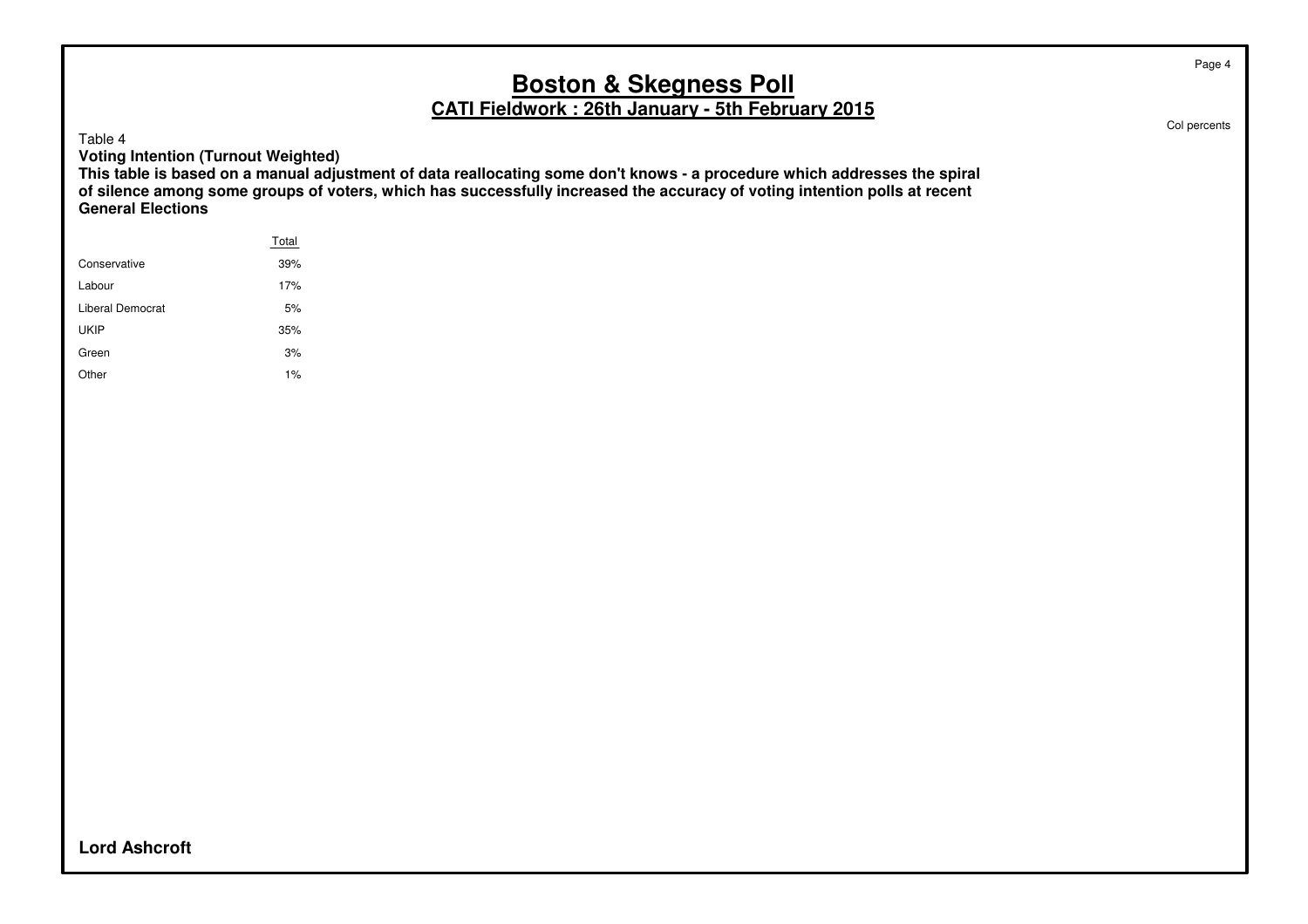# **CATI Fieldwork : 26th January - 5th February 2015**

Absolutes/col percents

Table 5

**Q.3 Thinking specifically about your own PARLIAMENTARY constituency at the next General Election and the candidates who are likely to stand FOR ELECTION TO WESTMINSTER there, which party's candidate do you think you will vote for in your own constituency? Base: All respondents**

|                                     |            |            | Gender                    |           |                      | Age       |           |                      |                      |           | <b>SEG</b>     |                 |            |                      |            | Voting Intention     |             |           |          |            | 2010 Vote            |           |
|-------------------------------------|------------|------------|---------------------------|-----------|----------------------|-----------|-----------|----------------------|----------------------|-----------|----------------|-----------------|------------|----------------------|------------|----------------------|-------------|-----------|----------|------------|----------------------|-----------|
|                                     | Total      | Male       | Female                    | 18-24     | 25-34                | 35-44     | $45 - 54$ | 55-64                | $65+$                | AB        | C <sub>1</sub> | $\overline{C2}$ | DE         | Con                  | Lab        | LibDem               | <b>UKIP</b> | Green     | Other    | Con        | Lab                  | LibDem    |
| Unweighted base                     | 1000       | 501        | 499                       | 59        | 100                  | 120       | 158       | 208                  | 354                  | 273       | 185            | 189             | 321        | 259                  | 114        | 31                   | 260         | 21        | 9        | 323        | 129                  | 67        |
| Weighted base                       | 1000       | 487        | 513                       | 96        | 141                  | 151       | 170       | 174                  | 267                  | 105       | 233            | 245             | 386        | 222                  | 118        | 29                   | 256         | 20        | 12       | 264        | 113                  | 75        |
| Conservative                        | 225<br>23% | 100<br>21% | 125<br>24%                | 17<br>17% | 24<br>17%            | 26<br>17% | 37<br>22% | 41<br>24%            | 79<br>30%            | 36<br>35% | 59<br>25%      | 54<br>22%       | 69<br>18%  | 198<br>89%           | 4<br>3%    | $\overline{c}$<br>7% | 8<br>3%     |           |          | 152<br>57% | 9<br>8%              | 10%       |
| Labour                              | 117<br>12% | 54<br>11%  | 63<br>12%                 | 18<br>18% | 14<br>10%            | 21<br>14% | 22<br>13% | 14<br>8%             | 29<br>11%            | 12<br>11% | 26<br>11%      | 25<br>10%       | 54<br>14%  | $\overline{c}$<br>1% | 103<br>87% | 2%                   | 3<br>1%     |           | 2<br>17% | 5<br>2%    | 53<br>47%            | 7<br>10%  |
| Liberal Democrat                    | 32<br>3%   | 16<br>3%   | 16<br>3%                  | 5<br>6%   | 4<br>3%              | 3<br>2%   | 8<br>5%   | 4<br>2%              | 3%                   | 6<br>6%   | 10<br>4%       | 10<br>4%        | 5<br>1%    | 4<br>2%              |            | 20<br>68%            | 3<br>1%     | 2%        | 2<br>15% | 4<br>1%    | 2<br>2%              | 13<br>17% |
| The UK Independence<br>Party (UKIP) | 258<br>26% | 147<br>30% | 111<br>22%                | 20<br>21% | 31<br>22%            | 45<br>30% | 47<br>28% | 62<br>36%            | 53<br>20%            | 28<br>27% | 55<br>24%      | 68<br>28%       | 101<br>26% | 4<br>2%              | 6<br>5%    | 2<br>8%              | 230<br>90%  | 6%        |          | 53<br>20%  | 33<br>29%            | 18<br>24% |
| The Green Party                     | 20<br>2%   | 10<br>2%   | 10<br>2%                  | 2<br>2%   | $\overline{c}$<br>1% | 4<br>3%   | 5<br>3%   | 5<br>3%              | 2<br>1%              | 2<br>2%   | 10<br>4%       |                 | 2%         |                      |            |                      |             | 17<br>86% |          | 3<br>1%    | $\overline{4}$<br>3% | 5<br>6%   |
| The British National<br>Party (BNP) | 3          |            | 2<br>$\ddot{\phantom{a}}$ | 2<br>2%   | $\star$              |           |           |                      |                      | 1%        |                | 2<br>1%         |            |                      |            | 2%                   |             |           |          |            |                      | 1%        |
| Some other party                    | 12<br>1%   | 6<br>1%    | 5<br>1%                   | 2<br>2%   | $\star$              | 2<br>1%   | 3<br>2%   | $\overline{c}$<br>1% | $\overline{c}$<br>1% | 1%        | 3%             |                 | 4<br>1%    | $\star$              | 1%         | 4%                   |             |           | 5<br>40% | 3<br>1%    |                      | 2%        |
| Would not vote                      | 132<br>13% | 57<br>12%  | 75<br>15%                 | 19<br>20% | 34<br>24%            | 18<br>12% | 17<br>10% | 14<br>8%             | 30<br>11%            | 4<br>4%   | 28<br>12%      | 35<br>14%       | 61<br>16%  |                      |            |                      |             |           |          | 2<br>1%    | $\overline{c}$<br>2% | 3<br>5%   |
| Refused                             | 45<br>4%   | 25<br>5%   | 20<br>4%                  |           | 1%                   | 6<br>4%   | 4%        | 11<br>6%             | 20<br>8%             | 2<br>2%   | 12<br>5%       | 3%              | 21<br>5%   |                      |            |                      |             |           |          | 8<br>3%    | 1%                   |           |
| Don't know                          | 156<br>16% | 71<br>15%  | 85<br>17%                 | 12<br>12% | 30<br>21%            | 27<br>18% | 23<br>14% | 21<br>12%            | 44<br>16%            | 13<br>12% | 26<br>11%      | 43<br>17%       | 65<br>17%  | 14<br>6%             | 4<br>4%    | 3<br>9%              | 12<br>5%    | 6%        | 3<br>28% | 35<br>13%  | 10<br>9%             | 19<br>26% |

**Lord Ashcroft**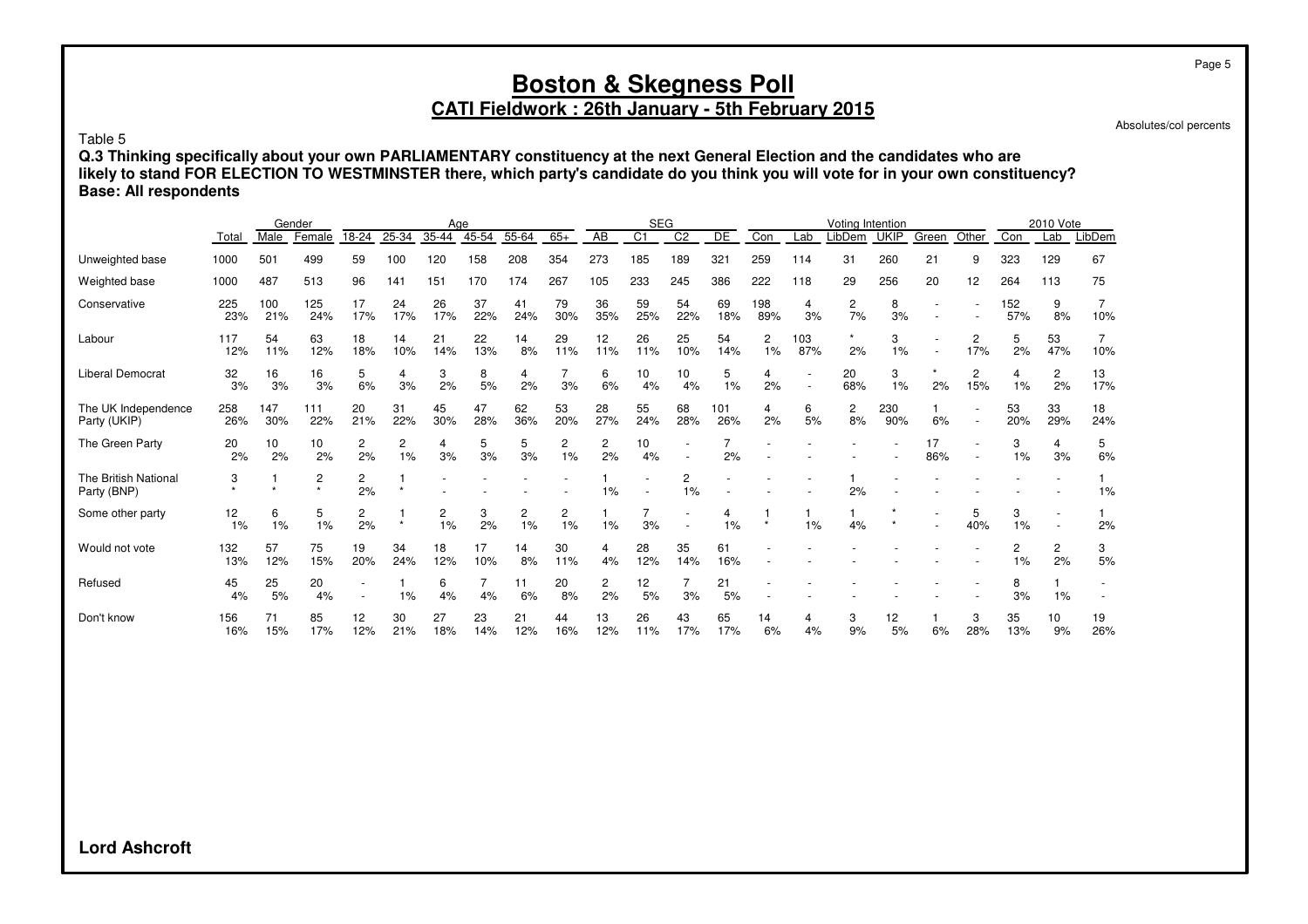#### Table 6

**Q.3 Thinking specifically about your own PARLIAMENTARY constituency at the next General Election and the candidates who are likely to stand FOR ELECTION TO WESTMINSTER there, which party's candidate do you think you will vote for in your own constituency? Base: All respondents expressing an intention to vote (Turnout Weighted)**

**This table has been weighted on the basis of past voting to be politically representative of the constituency**

#### **and includes only those most likely to vote**

#### **THIS TABLE DOES NOT INCLUDE ADJUSTMENT FOR DON'T KNOW/REFUSERS**

|                                     |            |           | Gender     |           |           | Age       |           |           |           |           | <b>SEG</b>     |           |           |                      |           | Voting Intention |             |       |                          |            | 2010 Vote |           |
|-------------------------------------|------------|-----------|------------|-----------|-----------|-----------|-----------|-----------|-----------|-----------|----------------|-----------|-----------|----------------------|-----------|------------------|-------------|-------|--------------------------|------------|-----------|-----------|
|                                     | Total      | Male      | Female     | 18-24     | 25-34     | 35-44     | 45-54     | 55-64     | $65+$     | AB        | C <sub>1</sub> | C2        | DE        | Con                  | Lab       | _ibDem           | <b>UKIP</b> | Green | Other                    | Con        | Lab       | LibDem    |
| Unweighted base                     | 523        | 274       | 249        | 22        | 28        | 57        | 88        | 128       | 199       | 175       | 101            | 89        | 145       | 192                  | 80        | 21               | 178         | 13    | 3                        | 231        | 92        | 40        |
| Weighted base                       | 469        | 237       | 232        | 34        | 35        | 69        | 87        | 104       | 139       | 64        | 124            | 107       | 163       | 158                  | 78        | 20               | 165         | 12    | 4                        | 184        | 81        | 42        |
| Conservative                        | 171<br>36% | 75<br>32% | 96<br>41%  | 12<br>35% | 10<br>29% | 18<br>27% | 29<br>34% | 35<br>34% | 65<br>47% | 28<br>44% | 47<br>38%      | 40<br>37% | 50<br>31% | 151<br>96%           | 3<br>4%   | 7%               | 4<br>3%     |       |                          | 128<br>70% | 9%        | 6<br>16%  |
| Labour                              | 81<br>17%  | 42<br>18% | 39<br>17%  | 8<br>24%  | 6<br>18%  | 15<br>22% | 16<br>19% | 11<br>10% | 24<br>17% | 9<br>14%  | 18<br>14%      | 15<br>14% | 38<br>23% | 2<br>1%              | 71<br>91% | 2%               | 3<br>2%     |       | 5%                       | 3<br>2%    | 46<br>56% | 16%       |
| <b>Liberal Democrat</b>             | 20<br>4%   | 8<br>3%   | 12<br>5%   | 3%        | 2<br>7%   | 3<br>4%   | 5<br>6%   | 3<br>3%   | 5<br>4%   | 5<br>7%   | 6%             | 5<br>5%   | 3<br>2%   | $\overline{2}$<br>1% |           | 15<br>75%        | 1%          | 2%    | 17%                      | 3<br>2%    | 2<br>2%   | 10<br>24% |
| The UK Independence<br>Party (UKIP) | 175<br>37% | 99<br>42% | 76<br>33%  | 9<br>27%  | 14<br>39% | 30<br>43% | 30<br>35% | 51<br>49% | 42<br>30% | 19<br>30% | 41<br>33%      | 46<br>43% | 65<br>40% | 3<br>2%              | 3<br>4%   | 2<br>8%          | 156<br>95%  | $1\%$ | $\overline{\phantom{a}}$ | 45<br>24%  | 24<br>30% | 13<br>32% |
| The Green Party                     | 14<br>3%   | 8<br>3%   | 6<br>3%    | 4%        | 4%        | 2<br>2%   | 5%        | 3<br>3%   | 2<br>1%   | 2<br>3%   | 8<br>6%        |           | 4<br>3%   |                      |           |                  |             | 96%   |                          | 1%         | 3<br>3%   | 9%        |
| The British National<br>Party (BNP) |            |           |            | 2%        | 2%        |           |           |           |           | 1%        |                | $1\%$     |           |                      |           | 3%               |             |       |                          |            |           | 1%        |
| Some other party                    | 8<br>2%    | 5<br>2%   | 3<br>$1\%$ | 2<br>5%   | $1\%$     | 2<br>2%   | 2<br>2%   | 2<br>2%   | $1\%$     | 2%        | 3%             |           | 3<br>2%   |                      |           | 5%               |             |       | 3<br>78%                 | 3<br>1%    |           | 3%        |

Page 6

Absolutes/col percents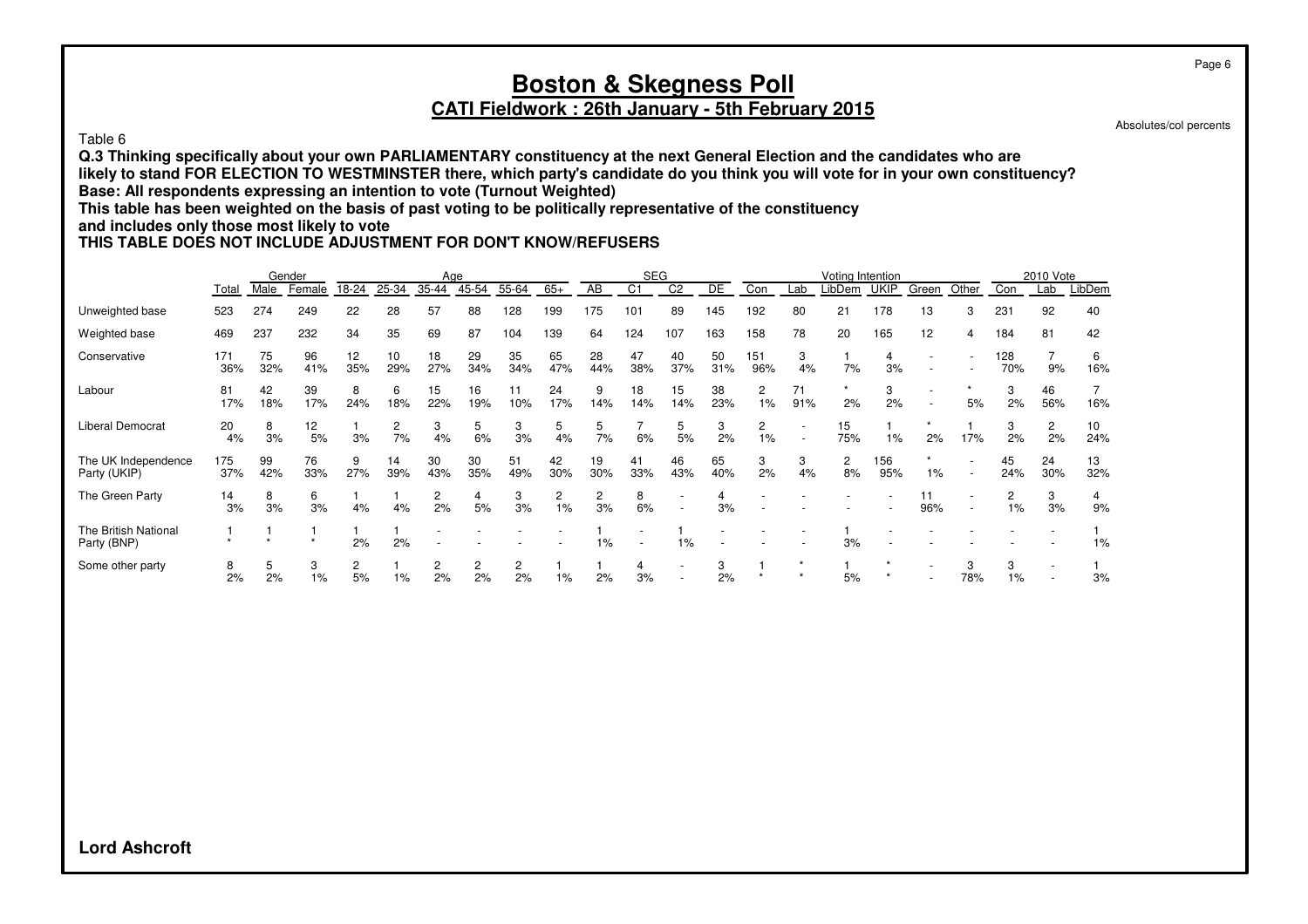Table 7

**Constituency Voting Intention (Turnout Weighted)**

**This table is based on a manual adjustment of data reallocating some don't knows - a procedure which addresses the spiral of silence among some groups of voters, which has successfully increased the accuracy of voting intention polls at recent General Elections**

|                  | Total |
|------------------|-------|
| Conservative     | 38%   |
| Labour           | 17%   |
| Liberal Democrat | 5%    |
| <b>UKIP</b>      | 35%   |
| Green            | 3%    |
| Other            | 2%    |
|                  |       |

Col percents

**Lord Ashcroft**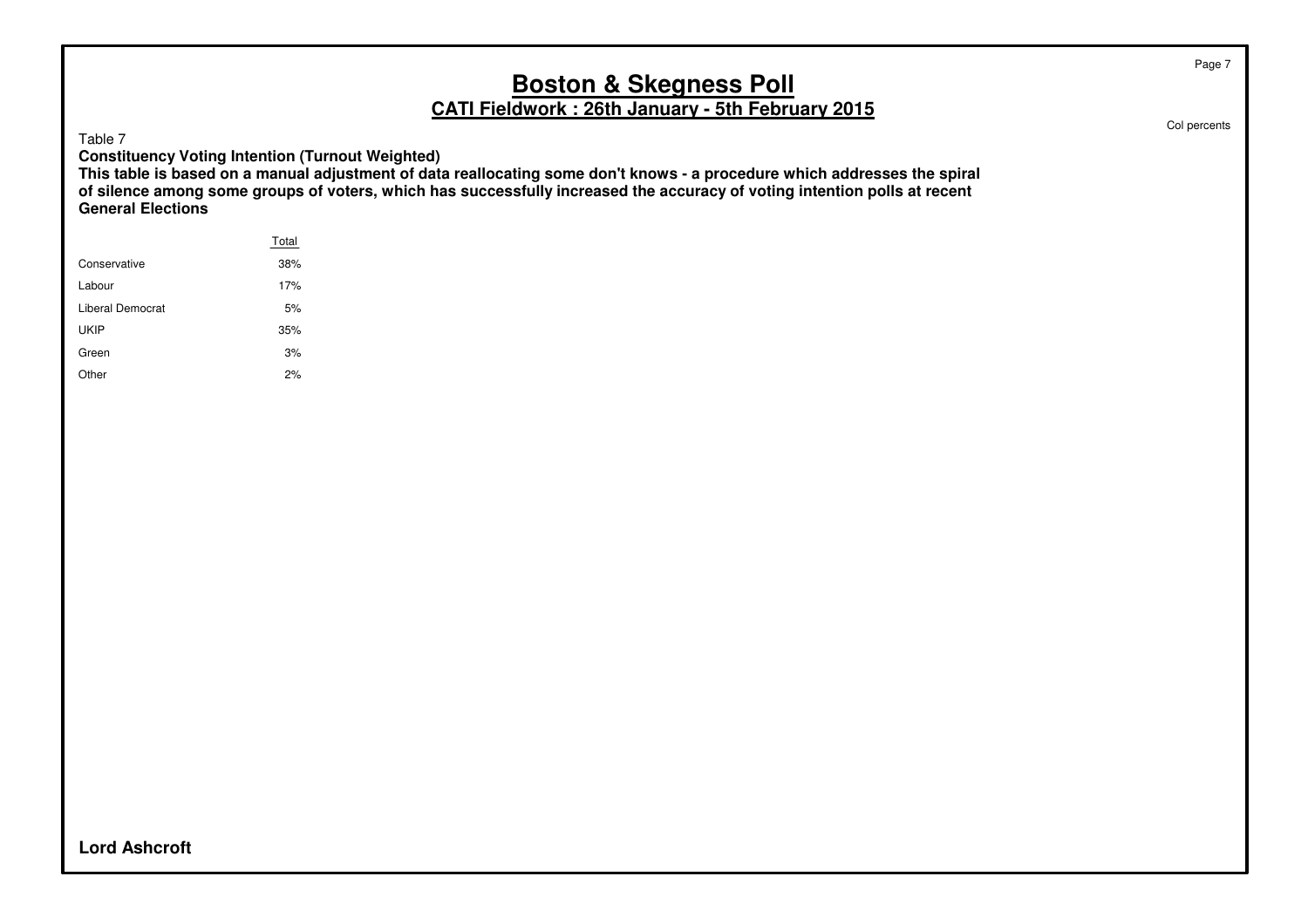#### **CATI Fieldwork : 26th January - 5th February 2015**

Absolutes/col percents

Page 8

Table 8

**Q.5 Are there any of the following political parties that you would definitely not vote for at the next General Election? Base: All respondents**

|                                                                |            |            | Gender     |                          |           | Age       |            |            |            |           | <b>SEG</b> |                |            |                                                      |                                                      | Voting Intention         |             |                          |                 |            | 2010 Vote |           |
|----------------------------------------------------------------|------------|------------|------------|--------------------------|-----------|-----------|------------|------------|------------|-----------|------------|----------------|------------|------------------------------------------------------|------------------------------------------------------|--------------------------|-------------|--------------------------|-----------------|------------|-----------|-----------|
|                                                                | Total      | Male       | Female     | 18-24                    | 25-34     | $35 - 44$ | 45-54      | 55-64      | $65+$      | AB        | C1         | C <sub>2</sub> | DE         | Con                                                  | Lab                                                  | -ibDem                   | <b>UKIP</b> | Green                    | Other           | Con        | Lab       | LibDem    |
| Unweighted base                                                | 1000       | 501        | 499        | 59                       | 100       | 120       | 158        | 208        | 354        | 273       | 185        | 189            | 321        | 259                                                  | 114                                                  | 31                       | 260         | 21                       | 9               | 323        | 129       | 67        |
| Weighted base                                                  | 1000       | 487        | 513        | 96                       | 141       | 151       | 170        | 174        | 267        | 105       | 233        | 245            | 386        | 222                                                  | 118                                                  | 29                       | 256         | 20                       | 12 <sup>2</sup> | 264        | 113       | 75        |
| I would not vote<br><b>Liberal Democrat</b>                    | 643<br>64% | 327<br>67% | 316<br>62% | 51<br>53%                | 94<br>66% | 95<br>63% | 108<br>64% | 126<br>72% | 169<br>63% | 65<br>62% | 154<br>66% | 164<br>67%     | 241<br>62% | 155<br>70%                                           | 89<br>75%                                            | $\overline{\phantom{0}}$ | 205<br>80%  | 10<br>50%                | 63%             | 193<br>73% | 85<br>75% | 29<br>39% |
| I would not vote Labour                                        | 549<br>55% | 279<br>57% | 271<br>53% | 42<br>43%                | 84<br>59% | 71<br>47% | 86<br>51%  | 113<br>65% | 153<br>57% | 70<br>67% | 129<br>55% | 143<br>59%     | 189<br>49% | 174<br>78%                                           | $\overline{\phantom{a}}$<br>$\overline{\phantom{a}}$ | 15<br>53%                | 186<br>73%  | 11<br>55%                | 62%             | 201<br>76% | 30<br>26% | 36<br>49% |
| I would not vote<br>Conservative                               | 448<br>45% | 231<br>47% | 217<br>42% | 43<br>45%                | 69<br>49% | 74<br>49% | 83<br>49%  | 81<br>47%  | 98<br>37%  | 32<br>31% | 99<br>43%  | 108<br>44%     | 199<br>52% | $\overline{\phantom{a}}$<br>$\overline{\phantom{a}}$ | 84<br>71%                                            | 14<br>47%                | 181<br>71%  | 17<br>86%                | 8<br>64%        | 41<br>15%  | 94<br>83% | 34<br>45% |
| I would not vote UKIP                                          | 444<br>44% | 199<br>41% | 244<br>48% | 54<br>56%                | 71<br>51% | 62<br>41% | 67<br>39%  | 61<br>35%  | 128<br>48% | 52<br>49% | 121<br>52% | 105<br>43%     | 152<br>39% | 160<br>72%                                           | 89<br>75%                                            | 20<br>67%                |             | 17<br>86%                | 62%             | 141<br>53% | 63<br>56% | 41<br>55% |
| None of these - I would<br>potentially vote for<br>all of them | 108<br>11% | 51<br>10%  | 57<br>11%  | 12<br>13%                | 15<br>10% | 20<br>13% | 20<br>12%  | 9<br>5%    | 32<br>12%  | 6<br>6%   | 24<br>10%  | 23<br>9%       | 51<br>13%  | 9<br>4%                                              | 8<br>6%                                              | 3<br>11%                 | 12<br>5%    | $\overline{\phantom{a}}$ | 2<br>13%        | 14<br>5%   | 3<br>3%   | 8<br>11%  |
| Don't know                                                     | 24<br>2%   | 10<br>2%   | 14<br>3%   | $\overline{\phantom{a}}$ | 2<br>1%   | 6<br>4%   | 2<br>$1\%$ | 4<br>2%    | 11<br>4%   | 1%        | 2<br>1%    | 4<br>1%        | 14<br>4%   |                                                      | $\star$                                              |                          |             |                          |                 |            | 1%        |           |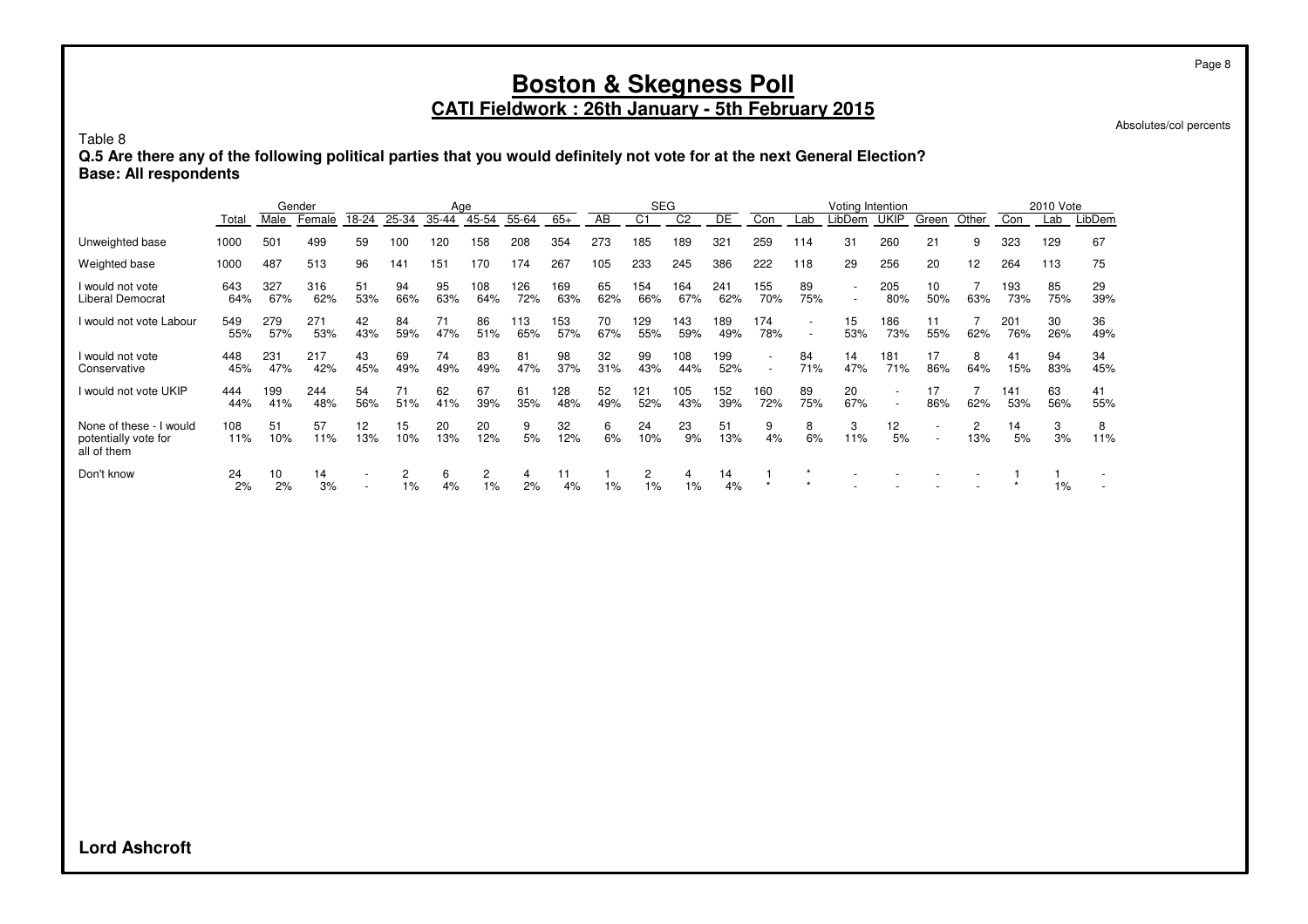Absolutes/col percents

Table 9

**Q.6 Thinking about Britain's economy - including things like jobs, wages, prices, taxes and interest rates - how do you think the British economy will fare over the next year for the country as a whole?**

**Base: All respondents**

|                    |     |            |            | Gender     |           |           |           | Age       |            |            |           |                | <b>SEG</b>      |            |                       |           | Voting Intention     |             |           |          |            | 2010 Vote |                      |
|--------------------|-----|------------|------------|------------|-----------|-----------|-----------|-----------|------------|------------|-----------|----------------|-----------------|------------|-----------------------|-----------|----------------------|-------------|-----------|----------|------------|-----------|----------------------|
|                    |     | Total      | Male       | Female     | 18-24     | 25-34     | 35-44     | 45-54     | 55-64      | $65+$      | AB        | C <sub>1</sub> | $\overline{C2}$ | DE         | Con                   | Lab       | .ibDem               | <b>UKIP</b> | Green     | Other    | Con        | Lab       | LibDem               |
| Unweighted base    |     | 1000       | 501        | 499        | 59        | 100       | 120       | 158       | 208        | 354        | 273       | 185            | 189             | 321        | 259                   | 114       | 31                   | 260         | 21        | 9        | 323        | 129       | 67                   |
| Weighted base      |     | 1000       | 487        | 513        | 96        | 141       | 151       | 170       | 174        | 267        | 105       | 233            | 245             | 386        | 222                   | 118       | 29                   | 256         | 20        | 12       | 264        | 113       | 75                   |
| NET: Well          |     | 580<br>58% | 317<br>65% | 262<br>51% | 69<br>71% | 68<br>49% | 84<br>56% | 93<br>55% | 107<br>61% | 158<br>59% | 72<br>69% | 141<br>61%     | 144<br>59%      | 205<br>53% | 181<br>82%            | 59<br>50% | 21<br>72%            | 122<br>48%  | 11<br>54% | 9<br>76% | 207<br>78% | 60<br>53% | 38<br>51%            |
| Very well          | (4) | 37<br>4%   | 26<br>5%   | 11<br>2%   | 4<br>4%   | 5<br>3%   | 3<br>2%   | 4%        | 2<br>1%    | 16<br>6%   | 2<br>2%   | 3%             | 17<br>7%        | 9<br>2%    | 12 <sub>2</sub><br>5% | 6%        | 2<br>6%              | 6<br>2%     |           | 2<br>15% | 17<br>6%   | 4<br>4%   | $\overline{c}$<br>2% |
| Quite well         | (3) | 543<br>54% | 291<br>60% | 252<br>49% | 65<br>67% | 64<br>45% | 82<br>54% | 86<br>50% | 104<br>60% | 141<br>53% | 70<br>66% | 134<br>58%     | 127<br>52%      | 195<br>51% | 169<br>76%            | 51<br>44% | 19<br>66%            | 116<br>45%  | 11<br>54% | 61%      | 190<br>72% | 56<br>49% | 36<br>49%            |
| Quite badly        | (2) | 260<br>26% | 99<br>20%  | 161<br>31% | 14<br>15% | 52<br>37% | 45<br>30% | 49<br>29% | 47<br>27%  | 54<br>20%  | 20<br>19% | 61<br>26%      | 70<br>29%       | 99<br>26%  | 27<br>12%             | 38<br>32% | 6<br>21%             | 91<br>36%   | 6<br>31%  | 3<br>24% | 38<br>14%  | 30<br>27% | 25<br>34%            |
| Very badly         | (1) | 104<br>10% | 51<br>10%  | 53<br>10%  | 11<br>12% | 15<br>10% | 19<br>12% | 23<br>14% | 13<br>7%   | 24<br>9%   | 5<br>5%   | 25<br>11%      | 18<br>7%        | 52<br>13%  | $\star$               | 16<br>13% | 1%                   | 32<br>12%   | 3<br>15%  |          | 5<br>2%    | 14<br>12% | 6<br>8%              |
| NET: Badly         |     | 364<br>36% | 149<br>31% | 215<br>42% | 25<br>26% | 66<br>47% | 63<br>42% | 72<br>42% | 60<br>34%  | 77<br>29%  | 25<br>24% | 86<br>37%      | 88<br>36%       | 151<br>39% | 28<br>13%             | 54<br>46% | 6<br>22%             | 123<br>48%  | 9<br>46%  | 3<br>24% | 43<br>16%  | 44<br>39% | 31<br>41%            |
| Don't know         |     | 56<br>6%   | 20<br>4%   | 36<br>7%   | 2<br>3%   | 6<br>4%   | 3<br>2%   | 5<br>3%   | 8<br>4%    | 32<br>12%  | 8<br>7%   | 5<br>2%        | 13<br>5%        | 30<br>8%   | 13<br>6%              | 6<br>5%   | $\overline{2}$<br>6% | 11<br>4%    |           |          | 14<br>5%   | 9<br>8%   | 6<br>7%              |
| Mean               |     | 2.54       | 2.63       | 2.46       | 2.65      | 2.43      | 2.46      | 2.47      | 2.58       | 2.64       | 2.71      | 2.55           | 2.62            | 2.46       | 2.92                  | 2.45      | 2.82                 | 2.39        | 2.39      | 2.91     | 2.87       | 2.49      | 2.49                 |
| Standard deviation |     | 0.74       | 0.75       | 0.72       | 0.74      | 0.73      | 0.74      | 0.79      | 0.65       | 0.76       | 0.60      | 0.73           | 0.73            | 0.77       | 0.45                  | 0.81      | 0.56                 | 0.74        | 0.75      | 0.65     | 0.54       | 0.78      | 0.69                 |
| Standard error     |     | 0.02       | 0.03       | 0.03       | 0.10      | 0.07      | 0.07      | 0.06      | 0.05       | 0.04       | 0.04      | 0.05           | 0.06            | 0.05       | 0.03                  | 0.08      | 0.10                 | 0.05        | 0.16      | 0.22     | 0.03       | 0.07      | 0.09                 |

**Lord Ashcroft**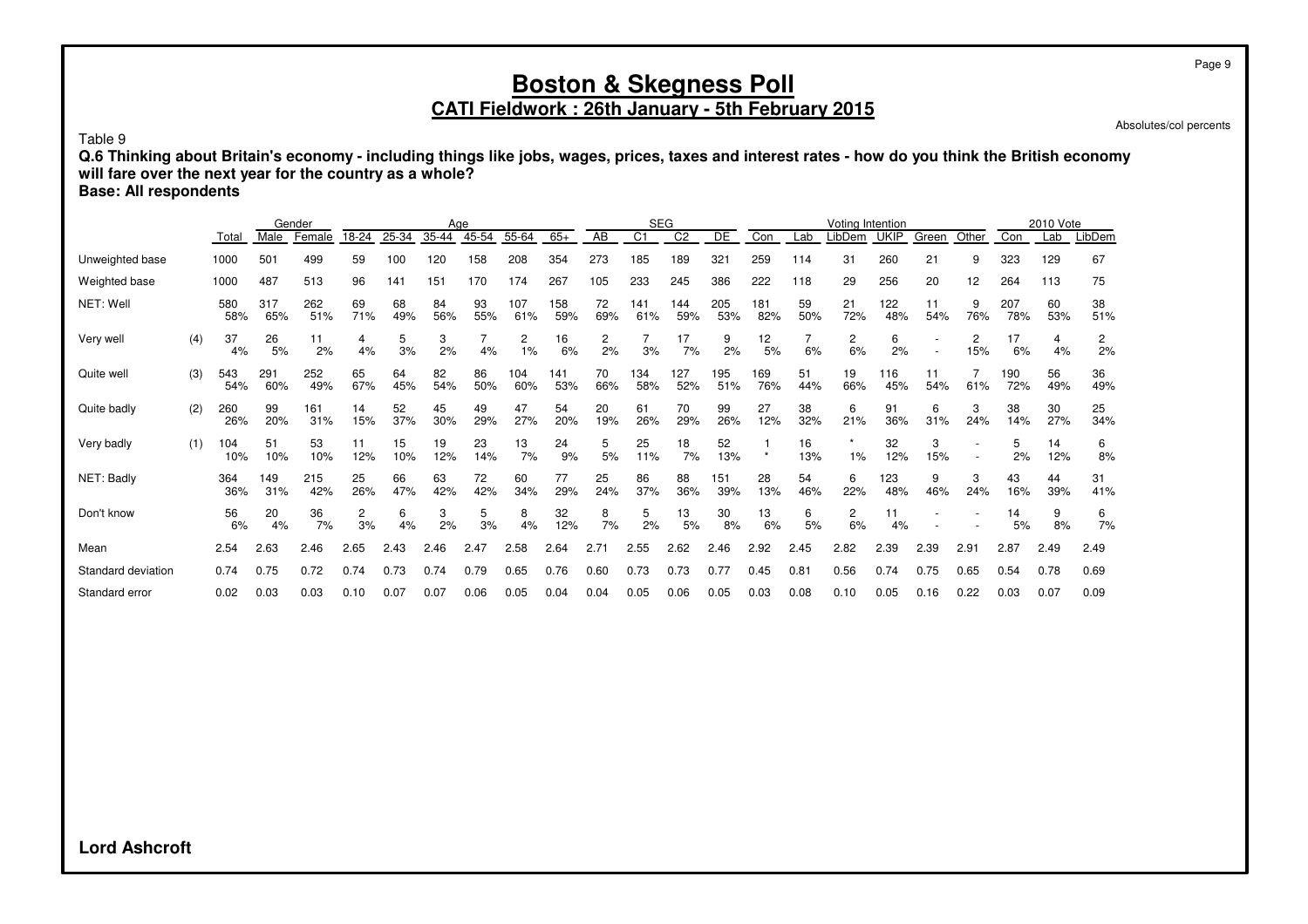## **Boston & Skegness Poll CATI Fieldwork : 26th January - 5th February 2015**

Absolutes/col percents

Table 10

**Q.6 Thinking about Britain's economy - including things like jobs, wages, prices, taxes and interest rates - how do you think the British economy will fare over the next year for you and your family?**

**Base: All respondents**

|                    |     |            |            | Gender     |           |           |           | Age        |            |            |           |                | <b>SEG</b>     |                 |            |           | Voting Intention |             |           |          |            | 2010 Vote |           |
|--------------------|-----|------------|------------|------------|-----------|-----------|-----------|------------|------------|------------|-----------|----------------|----------------|-----------------|------------|-----------|------------------|-------------|-----------|----------|------------|-----------|-----------|
|                    |     | Total      | Male       | Female     | 18-24     | 25-34     | 35-44     | 45-54      | 55-64      | $65+$      | AB        | C <sub>1</sub> | C <sub>2</sub> | DE              | Con        | Lab       | LibDem           | <b>UKIP</b> | Green     | Other    | Con        | Lab       | LibDem    |
| Unweighted base    |     | 1000       | 501        | 499        | 59        | 100       | 120       | 158        | 208        | 354        | 273       | 185            | 189            | 32 <sup>1</sup> | 259        | 114       | 31               | 260         | 21        | 9        | 323        | 129       | 67        |
| Weighted base      |     | 1000       | 487        | 513        | 96        | 141       | 151       | 170        | 174        | 267        | 105       | 233            | 245            | 386             | 222        | 118       | 29               | 256         | 20        | 12       | 264        | 113       | 75        |
| NET: Well          |     | 632<br>63% | 340<br>70% | 292<br>57% | 84<br>87% | 89<br>63% | 89<br>59% | 101<br>59% | 104<br>60% | 165<br>62% | 82<br>78% | 144<br>62%     | 170<br>69%     | 218<br>56%      | 193<br>87% | 80<br>68% | 22<br>75%        | 125<br>49%  | 11<br>55% | 59%      | 212<br>80% | 66<br>59% | 51<br>68% |
| Very well          | (4) | 52<br>5%   | 31<br>6%   | 22<br>4%   | 2<br>2%   | 16<br>12% | 5<br>3%   | 4%         | 5<br>3%    | 17<br>6%   | 7%        | 6<br>2%        | 27<br>11%      | 12<br>3%        | 14<br>6%   | 6<br>5%   | 2<br>7%          | 6<br>2%     |           | 2<br>15% | 21<br>8%   | 6<br>5%   | 2<br>2%   |
| Quite well         | (3) | 580<br>58% | 309<br>64% | 271<br>53% | 82<br>85% | 72<br>51% | 84<br>56% | 94<br>55%  | 99<br>57%  | 149<br>56% | 75<br>71% | 139<br>60%     | 143<br>59%     | 205<br>53%      | 179<br>81% | 74<br>62% | 20<br>68%        | 119<br>46%  | 11<br>55% | 5<br>44% | 191<br>72% | 61<br>54% | 49<br>65% |
| Quite badly        | (2) | 245<br>25% | 94<br>19%  | 151<br>29% | 8<br>9%   | 34<br>24% | 50<br>33% | 53<br>31%  | 45<br>26%  | 55<br>21%  | 16<br>15% | 64<br>27%      | 53<br>22%      | 103<br>27%      | 16<br>7%   | 29<br>25% | 4<br>13%         | 91<br>36%   | 9<br>45%  | 5<br>41% | 37<br>14%  | 37<br>33% | 16<br>21% |
| Very badly         | (1) | 74<br>7%   | 36<br>7%   | 37<br>7%   | 3<br>4%   | 12<br>9%  | 10<br>7%  | 12<br>7%   | 16<br>9%   | 19<br>7%   | 3<br>3%   | 16<br>7%       | 12<br>5%       | 41<br>11%       | 4<br>2%    | 6%        | 2<br>6%          | 29<br>11%   |           |          | 6<br>2%    | 6%        | 4<br>5%   |
| NET: Badly         |     | 319<br>32% | 131<br>27% | 188<br>37% | 12<br>12% | 46<br>33% | 60<br>40% | 66<br>39%  | 61<br>35%  | 75<br>28%  | 18<br>17% | 80<br>34%      | 65<br>27%      | 144<br>37%      | 20<br>9%   | 36<br>31% | 6<br>19%         | 120<br>47%  | 9<br>45%  | 5<br>41% | 43<br>16%  | 44<br>39% | 20<br>26% |
| Don't know         |     | 48<br>5%   | 16<br>3%   | 32<br>6%   | 1%        | 6<br>4%   | 2<br>1%   | 4<br>2%    | 9<br>5%    | 27<br>10%  | 4<br>4%   | 8<br>3%        | 10<br>4%       | 24<br>6%        | 9<br>4%    | 2<br>2%   | 2<br>6%          | 11<br>4%    |           |          | 9<br>3%    | 3<br>2%   | 4<br>6%   |
| Mean               |     | 2.64       | 2.71       | 2.58       | 2.86      | 2.69      | 2.56      | 2.57       | 2.56       | 2.68       | 2.87      | 2.59           | 2.78           | 2.52            | 2.95       | 2.68      | 2.80             | 2.42        | 2.55      | 2.74     | 2.89       | 2.58      | 2.69      |
| Standard deviation |     | 0.70       | 0.70       | 0.70       | 0.49      | 0.80      | 0.67      | 0.69       | 0.71       | 0.72       | 0.57      | 0.66           | 0.71           | 0.74            | 0.46       | 0.67      | 0.68             | 0.73        | 0.51      | 0.73     | 0.56       | 0.69      | 0.61      |
| Standard error     |     | 0.02       | 0.03       | 0.03       | 0.06      | 0.08      | 0.06      | 0.06       | 0.05       | 0.04       | 0.04      | 0.05           | 0.05           | 0.04            | 0.03       | 0.06      | 0.13             | 0.05        | 0.11      | 0.24     | 0.03       | 0.06      | 0.08      |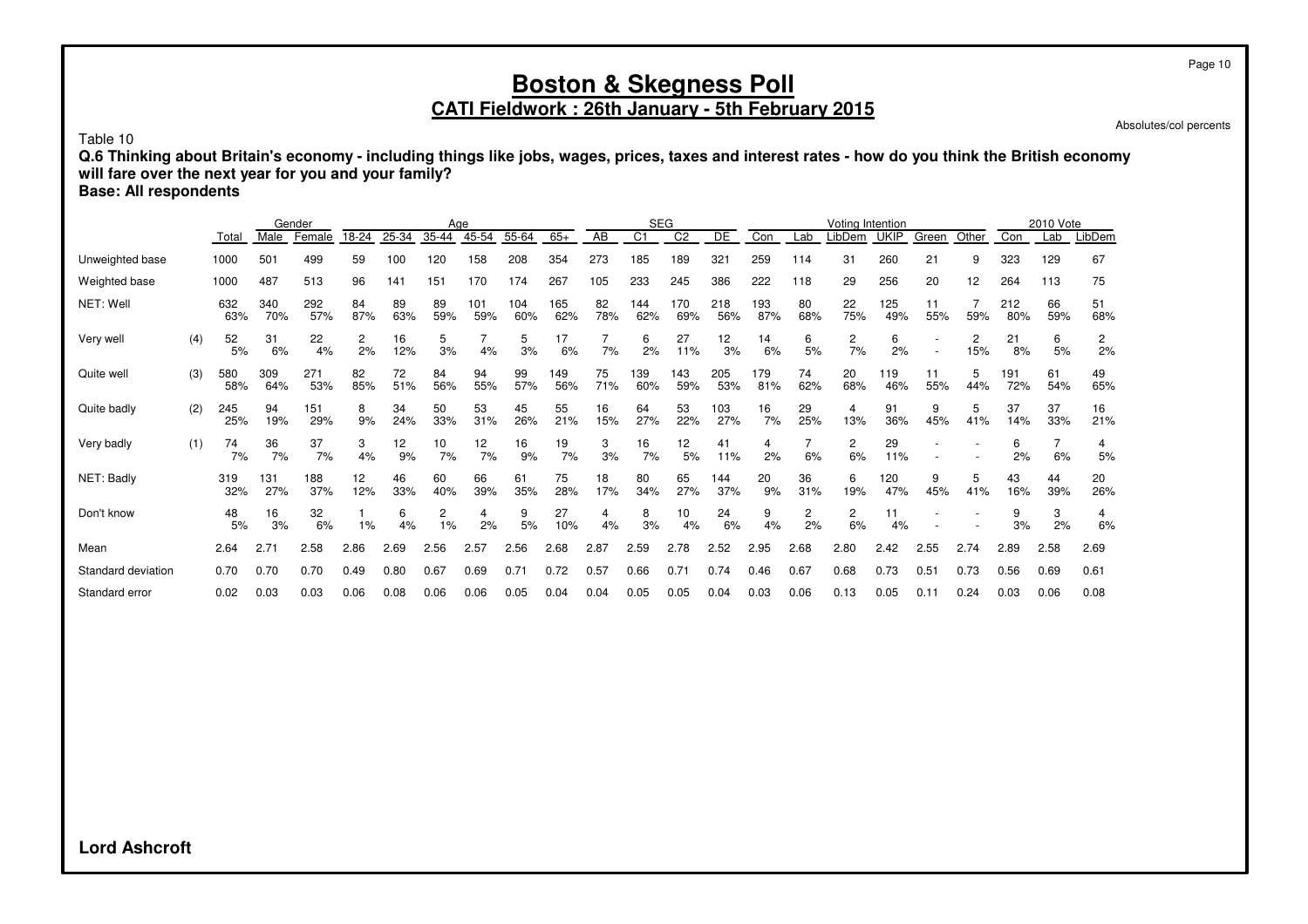# **Boston & Skegness Poll**

**CATI Fieldwork : 26th January - 5th February 2015**

Absolutes/col percents

Table 11

#### **Q.7 Which of the following statements do you most agree with?**

**Base: All respondents**

|                                                                                                                                                                                                           |            |            | Gender     |           |           | Aae       |           |           |            |           | <b>SEG</b>     |                |            |            |                    | Votina Intention |             |          |                                    |                          | 2010 Vote |           |
|-----------------------------------------------------------------------------------------------------------------------------------------------------------------------------------------------------------|------------|------------|------------|-----------|-----------|-----------|-----------|-----------|------------|-----------|----------------|----------------|------------|------------|--------------------|------------------|-------------|----------|------------------------------------|--------------------------|-----------|-----------|
|                                                                                                                                                                                                           | Total      | Male       | Female     | 18-24     | 25-34     | 35-44     | 45-54     | 55-64     | $65+$      | AB        | C <sub>1</sub> | C <sub>2</sub> | DE         | Con        | Lab                | LibDem           | <b>UKIP</b> | Green    | Other                              | Con                      | Lab       | LibDem    |
| Unweighted base                                                                                                                                                                                           | 1000       | 501        | 499        | 59        | 100       | 120       | 158       | 208       | 354        | 273       | 185            | 189            | 321        | 259        | 114                | 31               | 260         | 21       | 9                                  | 323                      | 129       | 67        |
| Weighted base                                                                                                                                                                                             | 1000       | 487        | 513        | 96        | 141       | 151       | 170       | 174       | 267        | 105       | 233            | 245            | 386        | 222        | 118                | 29               | 256         | 20       | 12                                 | 264                      | 113       | 75        |
| I am satisfied with the<br>job David Cameron is<br>doing overall as Prime<br>Minister                                                                                                                     | 367<br>37% | 182<br>37% | 185<br>36% | 34<br>35% | 59<br>42% | 47<br>31% | 53<br>31% | 57<br>32% | 116<br>44% | 43<br>41% | 80<br>34%      | 112<br>46%     | 123<br>32% | 161<br>73% | 27<br>23%          | 13<br>46%        | 44<br>17%   | 2<br>8%  | 6<br>47%                           | 166<br>63%               | 18<br>16% | 22<br>29% |
| I am dissatisfied with<br>the job that David<br>Cameron is doing<br>overall as Prime<br>Minister - BUT I'd<br>still prefer to have<br>him as Prime Minister<br>than have Ed Miliband<br>as Prime Minister | 291<br>29% | 131<br>27% | 160<br>31% | 28<br>29% | 38<br>27% | 33<br>22% | 64<br>38% | 61<br>35% | 67<br>25%  | 37<br>35% | 71<br>31%      | 60<br>24%      | 115<br>30% | 50<br>22%  | 10<br>8%           | 9<br>31%         | 116<br>45%  | 5<br>27% | 3<br>25%                           | 84<br>32%                | 18<br>16% | 22<br>29% |
| I am dissatisfied with<br>the job that David<br>Cameron is doing<br>overall as Prime<br>Minister - AND I'd<br>prefer to have Ed<br>Miliband as Prime<br>Minister instead.                                 | 214<br>21% | 108<br>22% | 107<br>21% | 19<br>20% | 33<br>23% | 44<br>29% | 37<br>22% | 36<br>21% | 45<br>17%  | 18<br>17% | 47<br>20%      | 50<br>20%      | 93<br>24%  | 8<br>4%    | 79<br>67%          | 22%              | 64<br>25%   | 5<br>27% | $\overline{\phantom{a}}$<br>$\sim$ | 9<br>3%                  | 71<br>63% | 18<br>25% |
| Refused                                                                                                                                                                                                   | 34<br>3%   | 28<br>6%   | 5<br>1%    | 5<br>5%   | $\star$   | 7<br>5%   | 3<br>2%   | 7<br>4%   | 11<br>4%   | 2<br>2%   | 10<br>4%       | 3<br>1%        | 17<br>4%   |            |                    | 1%               | 8<br>3%     | 2<br>8%  | $\overline{c}$<br>15%              | $\overline{\phantom{a}}$ | 1%        | 3<br>4%   |
| Don't know                                                                                                                                                                                                | 94<br>9%   | 38<br>8%   | 56<br>11%  | 10<br>10% | 10<br>7%  | 19<br>13% | 13<br>7%  | 14<br>8%  | 28<br>10%  | 5<br>5%   | 24<br>11%      | 20<br>8%       | 38<br>10%  | 3<br>1%    | $\mathbf{2}$<br>2% |                  | 24<br>9%    | 6<br>29% | $\overline{c}$<br>13%              | 6<br>2%                  | 5<br>4%   | 10<br>13% |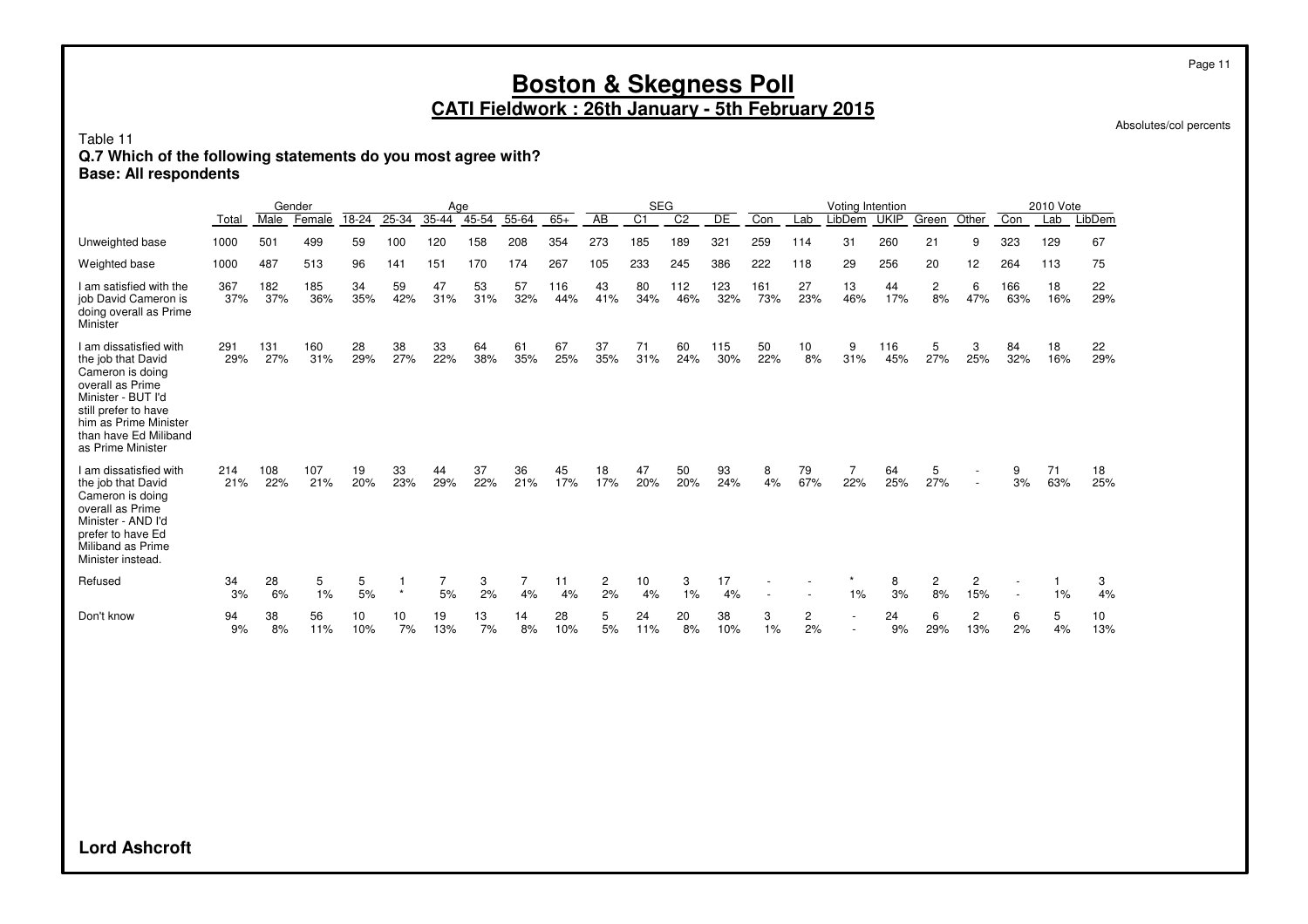# **CATI Fieldwork : 26th January - 5th February 2015**

Absolutes/col percents

Table 12

**Q.8 I would like to ask whether any of the main political parties have contacted you over the last few weeks - whether by delivering leaflets or newspapers, sending personally addressed letters, emailing, telephoning you at home or knocking on your door. Have you heard in any of these ways from...? Base: All respondents**

|                                     |            |                          | Gender     |           |            | Age        |            |            |            |           | <b>SEG</b> |                |            |            |           | Voting Intention     |             |           |           |            | 2010 Vote |           |
|-------------------------------------|------------|--------------------------|------------|-----------|------------|------------|------------|------------|------------|-----------|------------|----------------|------------|------------|-----------|----------------------|-------------|-----------|-----------|------------|-----------|-----------|
|                                     | Total      | Male                     | Female     | 18-24     | 25-34      | 35-44      | 45-54      | 55-64      | $65+$      | AB        | C1         | C <sub>2</sub> | DE         | Con        | Lab       | _ibDem               | <b>UKIP</b> | Green     | Other     | Con        | Lab       | LibDem    |
| Unweighted base                     | 1000       | 501                      | 499        | 59        | 100        | 120        | 158        | 208        | 354        | 273       | 185        | 189            | 321        | 259        | 114       | 31                   | 260         | 21        | 9         | 323        | 129       | 67        |
| Weighted base                       | 1000       | 487                      | 513        | 96        | 141        | 151        | 170        | 174        | 267        | 105       | 233        | 245            | 386        | 222        | 118       | 29                   | 256         | 20        | 12        | 264        | 113       | 75        |
| The UK Independence<br>Party (UKIP) | 111<br>11% | 63<br>13%                | 48<br>9%   | 12<br>13% | 17<br>12%  | 16<br>11%  | 16<br>10%  | 21<br>12%  | 29<br>11%  | 17<br>16% | 30<br>13%  | 23<br>9%       | 35<br>9%   | 22<br>10%  | 10<br>8%  | 2<br>5%              | 50<br>20%   | 6<br>29%  | 2<br>15%  | 33<br>13%  | 14<br>13% | 11<br>14% |
| The Conservatives                   | 66<br>7%   | 38<br>8%                 | 28<br>6%   | 10<br>10% | 12<br>9%   | 5%         | 10<br>6%   | 11<br>6%   | 15<br>6%   | 9<br>9%   | 16<br>7%   | 16<br>6%       | 23<br>6%   | 23<br>10%  | 5<br>4%   | 5<br>16%             | 13<br>5%    | ٠         |           | 24<br>9%   | 3<br>3%   | 5<br>6%   |
| The Liberal Democrat                | 31<br>3%   | 21<br>4%                 | 10<br>2%   | 6<br>6%   | 10<br>7%   | 5<br>3%    | 6<br>3%    | $1\%$      | 4<br>$1\%$ | 4<br>4%   | 3<br>$1\%$ | 9<br>4%        | 14<br>4%   | 3<br>1%    | 3<br>3%   | 2<br>8%              | 10<br>4%    |           | 2<br>15%  | 4<br>$1\%$ | $1\%$     | 2<br>3%   |
| Labour                              | 31<br>3%   | 15<br>3%                 | 16<br>3%   | 8<br>9%   | 5<br>3%    | 5<br>4%    | 4<br>2%    | 6<br>3%    | 3<br>$1\%$ | 4<br>3%   | 9<br>4%    | 3<br>$1\%$     | 16<br>4%   | 6<br>3%    | 6<br>5%   | $\overline{c}$<br>7% | 11<br>4%    |           |           |            | 5<br>4%   | 5<br>6%   |
| None of them                        | 818<br>82% | 389<br>80%               | 430<br>84% | 70<br>73% | 112<br>80% | 126<br>83% | 146<br>86% | 142<br>82% | 222<br>83% | 79<br>75% | 186<br>80% | 203<br>83%     | 325<br>84% | 174<br>78% | 99<br>84% | 22<br>75%            | 197<br>77%  | 14<br>71% | 10<br>85% | 213<br>80% | 92<br>82% | 56<br>74% |
| Don't know                          |            | $\overline{\phantom{a}}$ |            |           |            |            |            |            |            |           |            |                |            |            |           |                      |             |           |           |            |           |           |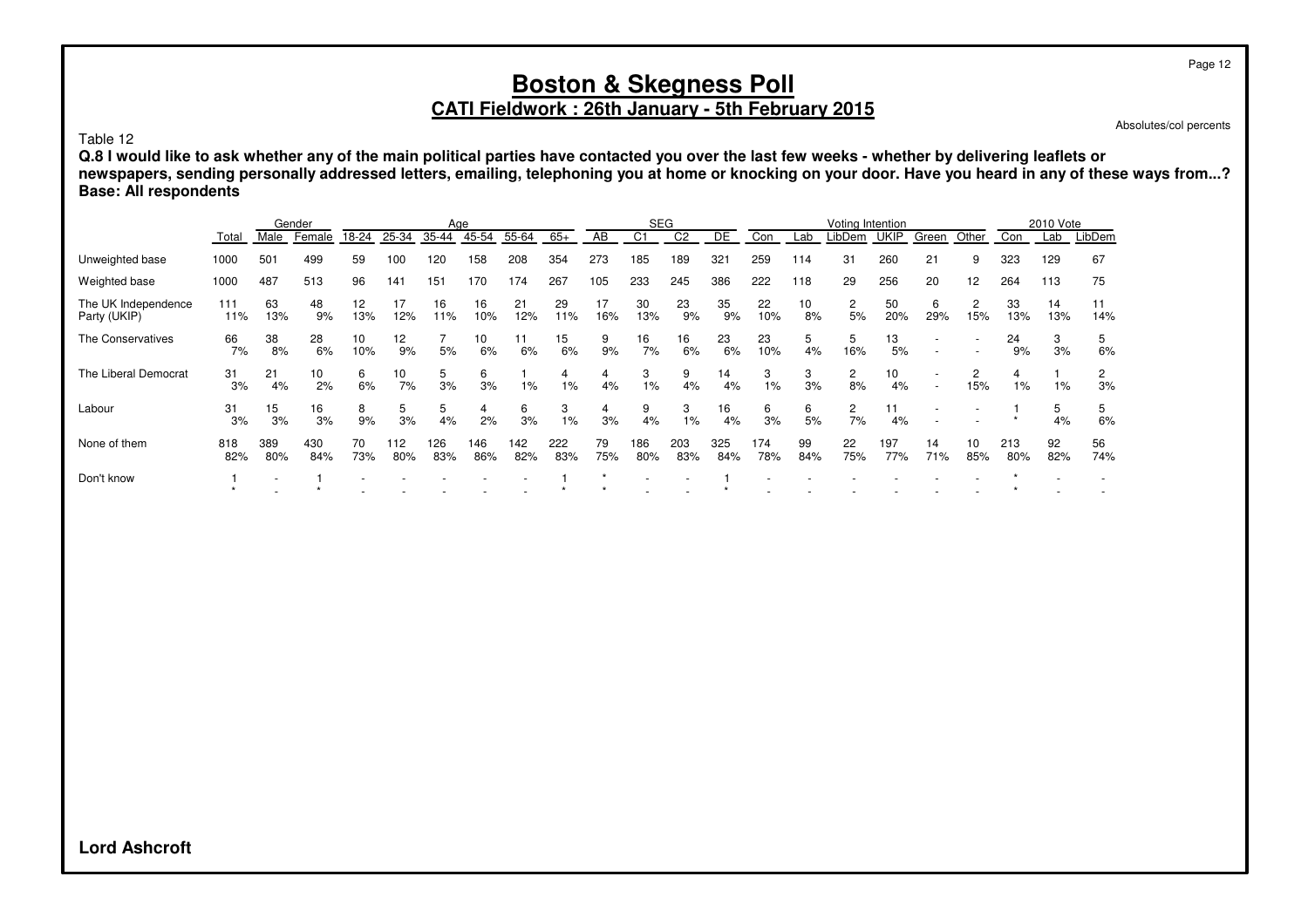# **Boston & Skegness Poll**

#### **CATI Fieldwork : 26th January - 5th February 2015**

Absolutes/col percents

Table 13

**Q.9 Which of the following would you most like to see as the outcome of the next general election? Base: All respondents**

|                                                                              | Gender     |            |            | Age       |           |           |           |           | <b>SEG</b> |           |                |           | Voting Intention |                      |           |                      |             | 2010 Vote             |                       |            |           |           |
|------------------------------------------------------------------------------|------------|------------|------------|-----------|-----------|-----------|-----------|-----------|------------|-----------|----------------|-----------|------------------|----------------------|-----------|----------------------|-------------|-----------------------|-----------------------|------------|-----------|-----------|
|                                                                              | Total      | Male       | Female     | 18-24     | 25-34     | 35-44     | 45-54     | 55-64     | $65+$      | AB        | C <sub>1</sub> | C2        | DE               | Con                  | Lab       | LibDem               | <b>UKIP</b> | Green                 | Other                 | Con        | Lab       | LibDem    |
| Unweighted base                                                              | 1000       | 501        | 499        | 59        | 100       | 120       | 158       | 208       | 354        | 273       | 185            | 189       | 321              | 259                  | 114       | 31                   | 260         | 21                    | 9                     | 323        | 129       | 67        |
| Weighted base                                                                | 1000       | 487        | 513        | 96        | 141       | 151       | 170       | 174       | 267        | 105       | 233            | 245       | 386              | 222                  | 118       | 29                   | 256         | 20                    | 12                    | 264        | 113       | 75        |
| A Conservative<br>government                                                 | 323<br>32% | 157<br>32% | 166<br>32% | 29<br>30% | 34<br>24% | 31<br>21% | 52<br>30% | 67<br>38% | 109<br>41% | 45<br>42% | 81<br>35%      | 78<br>32% | 113<br>29%       | 178<br>80%           | 4<br>3%   | 3<br>10%             | 59<br>23%   | $\overline{c}$<br>10% | $\overline{2}$<br>14% | 182<br>69% | 6%        | 13<br>18% |
| A Labour government                                                          | 241<br>24% | 122<br>25% | 119<br>23% | 34<br>35% | 39<br>28% | 51<br>34% | 44<br>26% | 33<br>19% | 40<br>15%  | 14<br>14% | 48<br>21%      | 54<br>22% | 121<br>31%       | 4<br>2%              | 89<br>75% | 2%                   | 78<br>31%   | 6<br>30%              | $\overline{c}$<br>17% | 8<br>3%    | 74<br>66% | 3<br>4%   |
| A coalition between the<br>Conservatives and the<br><b>Liberal Democrats</b> | 132<br>13% | 66<br>14%  | 66<br>13%  | 6<br>6%   | 13<br>9%  | 17<br>11% | 29<br>17% | 27<br>16% | 40<br>15%  | 20<br>19% | 28<br>12%      | 42<br>17% | 39<br>10%        | 32<br>14%            | 3<br>2%   | 13<br>45%            | 36<br>14%   | 5%                    | 3<br>26%              | 46<br>18%  | 6%        | 21<br>28% |
| A coalition between<br>Labour and the Liberal<br>Democrats                   | 98<br>10%  | 51<br>10%  | 47<br>9%   | 9<br>10%  | 16<br>11% | 18<br>12% | 17<br>10% | 14<br>8%  | 24<br>9%   | 11<br>11% | 30<br>13%      | 25<br>10% | 28<br>7%         | $\overline{2}$<br>1% | 20<br>17% | 11<br>37%            | 25<br>10%   | 8<br>40%              | 2<br>15%              | 4<br>2%    | 18<br>16% | 28<br>37% |
| Don't know                                                                   | 206<br>21% | 92<br>19%  | 114<br>22% | 18<br>19% | 39<br>28% | 34<br>23% | 28<br>17% | 34<br>19% | 53<br>20%  | 15<br>14% | 45<br>20%      | 45<br>18% | 86<br>22%        | 6<br>3%              | 3<br>3%   | $\overline{c}$<br>7% | 57<br>22%   | 3<br>14%              | 3<br>29%              | 24<br>9%   | 6%        | 13%       |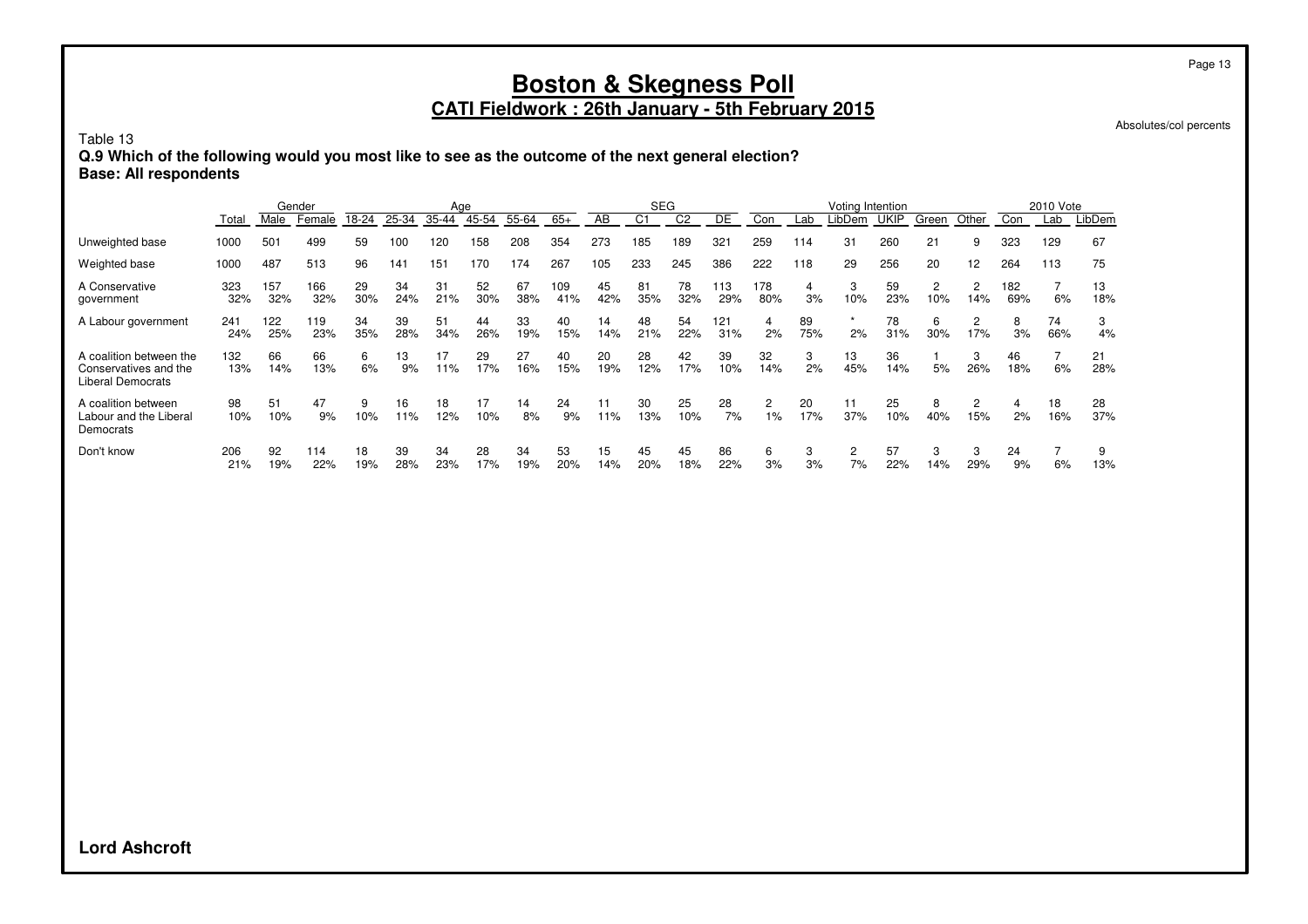Absolutes/col percents

Page 14

#### Table 14 **Gender Base: All respondents**

|                 | Unweighted base Weighted base |            |
|-----------------|-------------------------------|------------|
| Unweighted base | 1000                          | 1000       |
| Weighted base   | 1000                          | 1000       |
| Male            | 501<br>50%                    | 487<br>49% |
| Female          | 499<br>50%                    | 513<br>51% |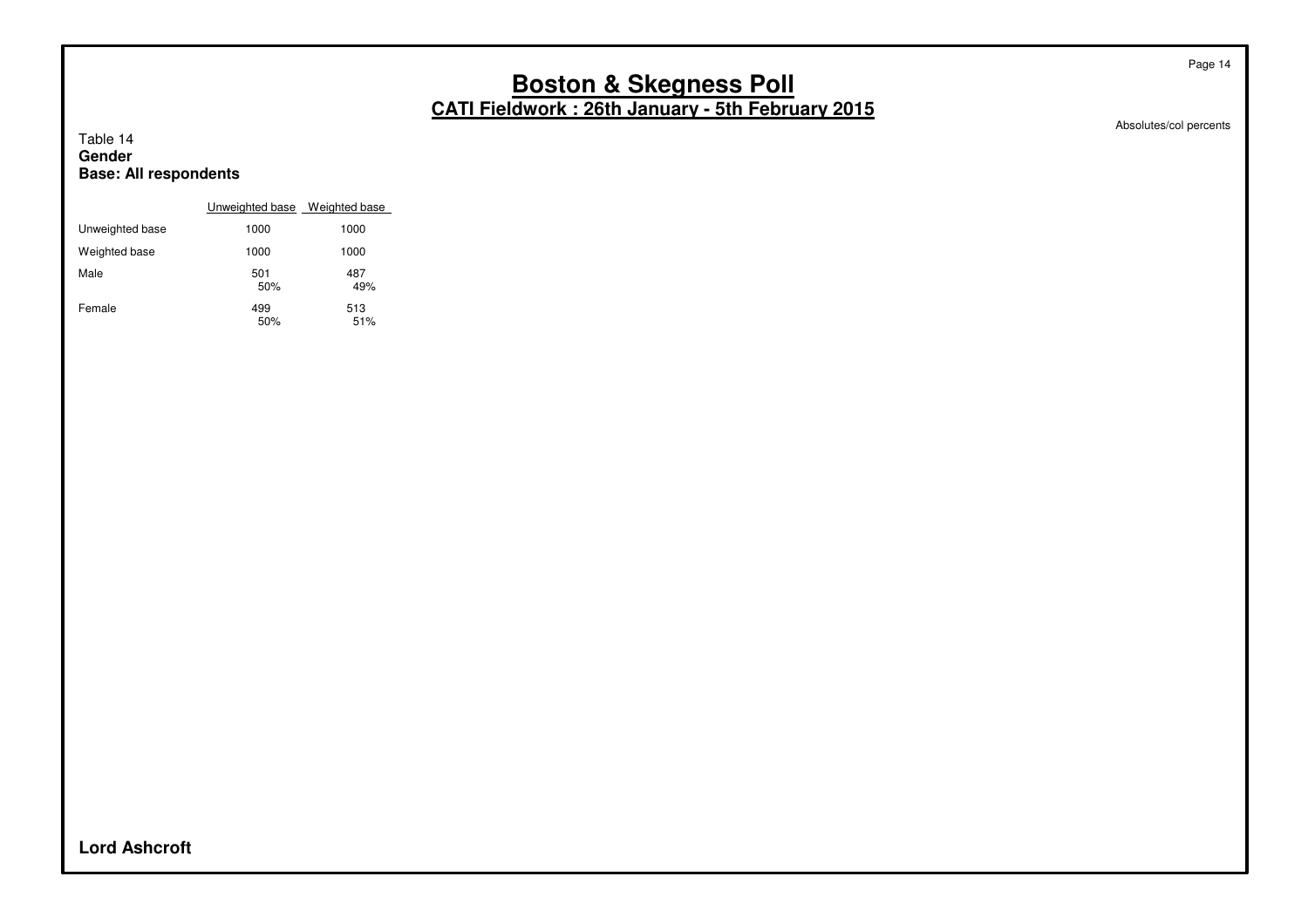Absolutes/col percents

Page 15

#### Table 15 **Into which of the following age groups do you fall? Base: All respondents**

|                 | Unweighted base Weighted base |              |
|-----------------|-------------------------------|--------------|
| Unweighted base | 1000                          | 1000         |
| Weighted base   | 1000                          | 1000         |
| 18-24           | 59<br>6%                      | 96<br>10%    |
| 25-34           | 100<br>10%                    | 141<br>14%   |
| 35-44           | 120<br>12%                    | 151<br>15%   |
| 45-54           | 158<br>16%                    | 170<br>17%   |
| 55-64           | 208<br>21%                    | 174<br>17%   |
| 65 or older     | 354<br>35%                    | 267<br>27%   |
| Refused         | 1<br>$\star$                  | 1<br>$\star$ |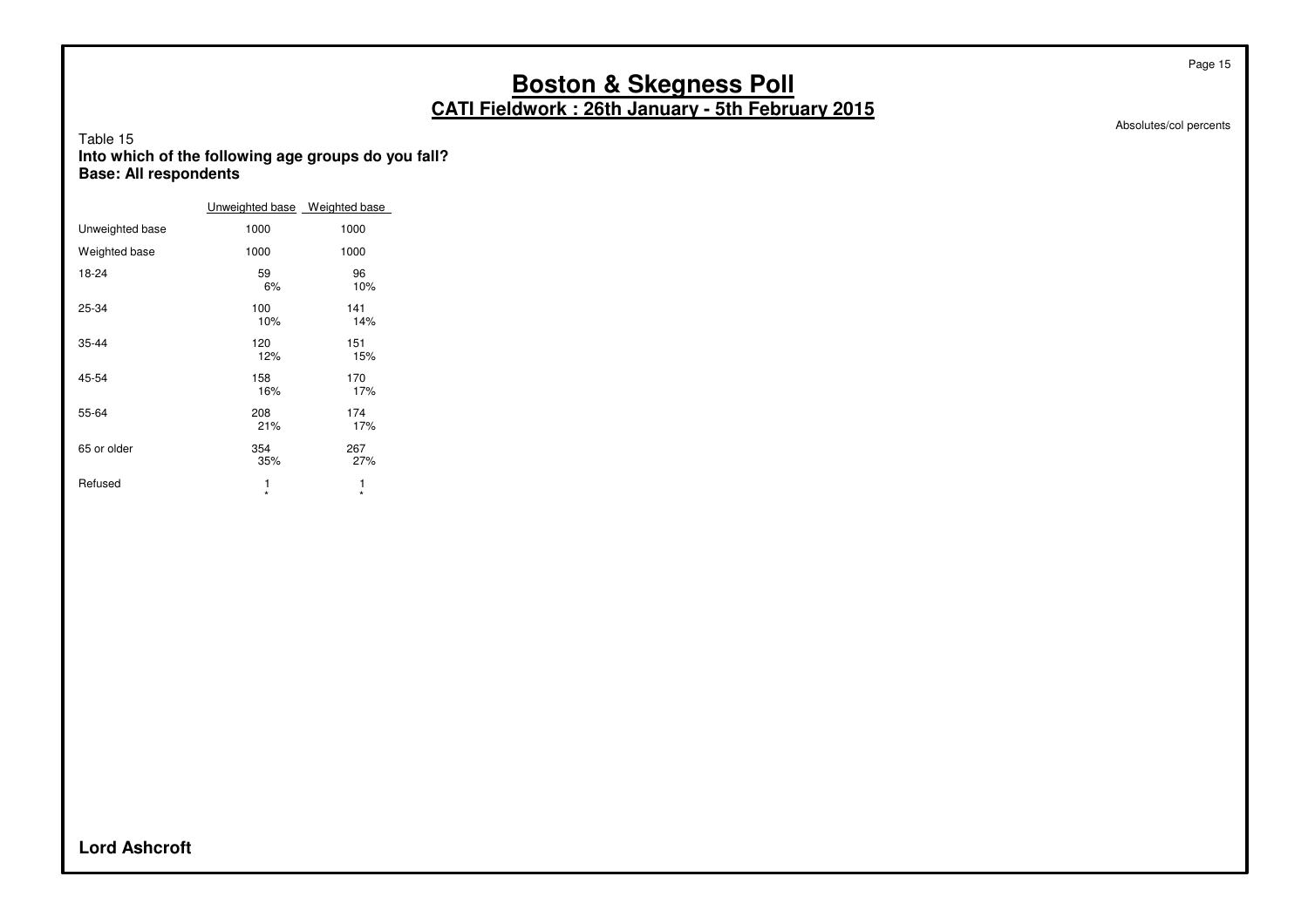Absolutes/col percents

Page 16

#### Table 16 **SEG Base: All respondents**

|                 | Unweighted base Weighted base |            |
|-----------------|-------------------------------|------------|
| Unweighted base | 1000                          | 1000       |
| Weighted base   | 1000                          | 1000       |
| A               | 90<br>9%                      | 35<br>4%   |
| B               | 183<br>18%                    | 70<br>7%   |
| C <sub>1</sub>  | 185<br>19%                    | 233<br>23% |
| C2              | 189<br>19%                    | 245<br>24% |
| D               | 135<br>14%                    | 187<br>19% |
| E               | 186<br>19%                    | 198<br>20% |
| Refused         | 32<br>3%                      | 32<br>3%   |